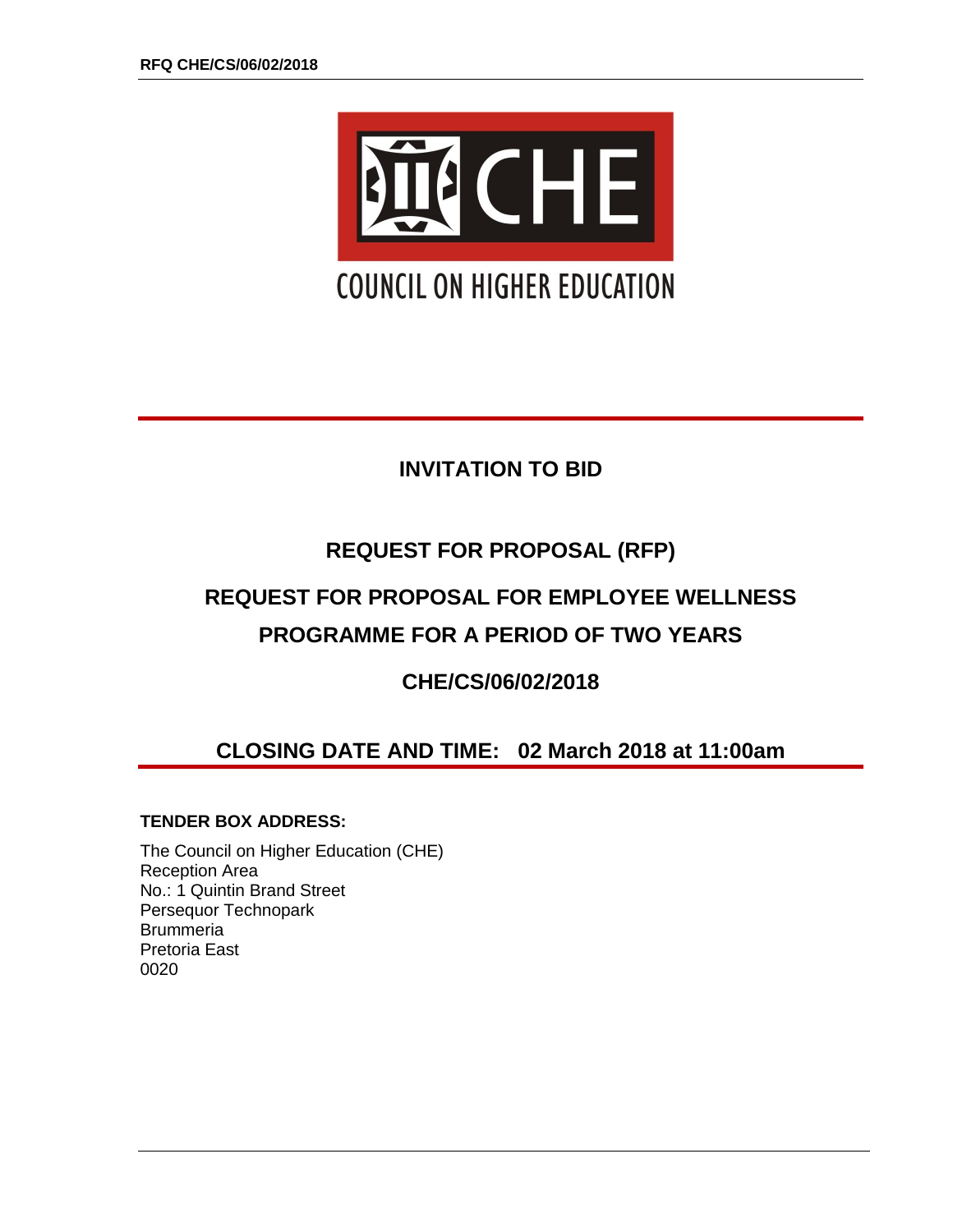## **BID DOCUMENT INDEX PAGE**

**Bidders are to ensure that they have received all pages of this document, which consist of the following sub-documents:**

| <b>Content</b>                            |          |  |
|-------------------------------------------|----------|--|
| 1. Part A-Invitation to Bid               | $2 - 3$  |  |
| 2. Part B-Terms and Condition for Bidding | $4 - 10$ |  |
| 3. Bid Checklist                          | 11       |  |
| 4. ANNEXURE A: Terms of Reference         |          |  |
|                                           |          |  |

5. ANNEXURE B: General Conditions of Contract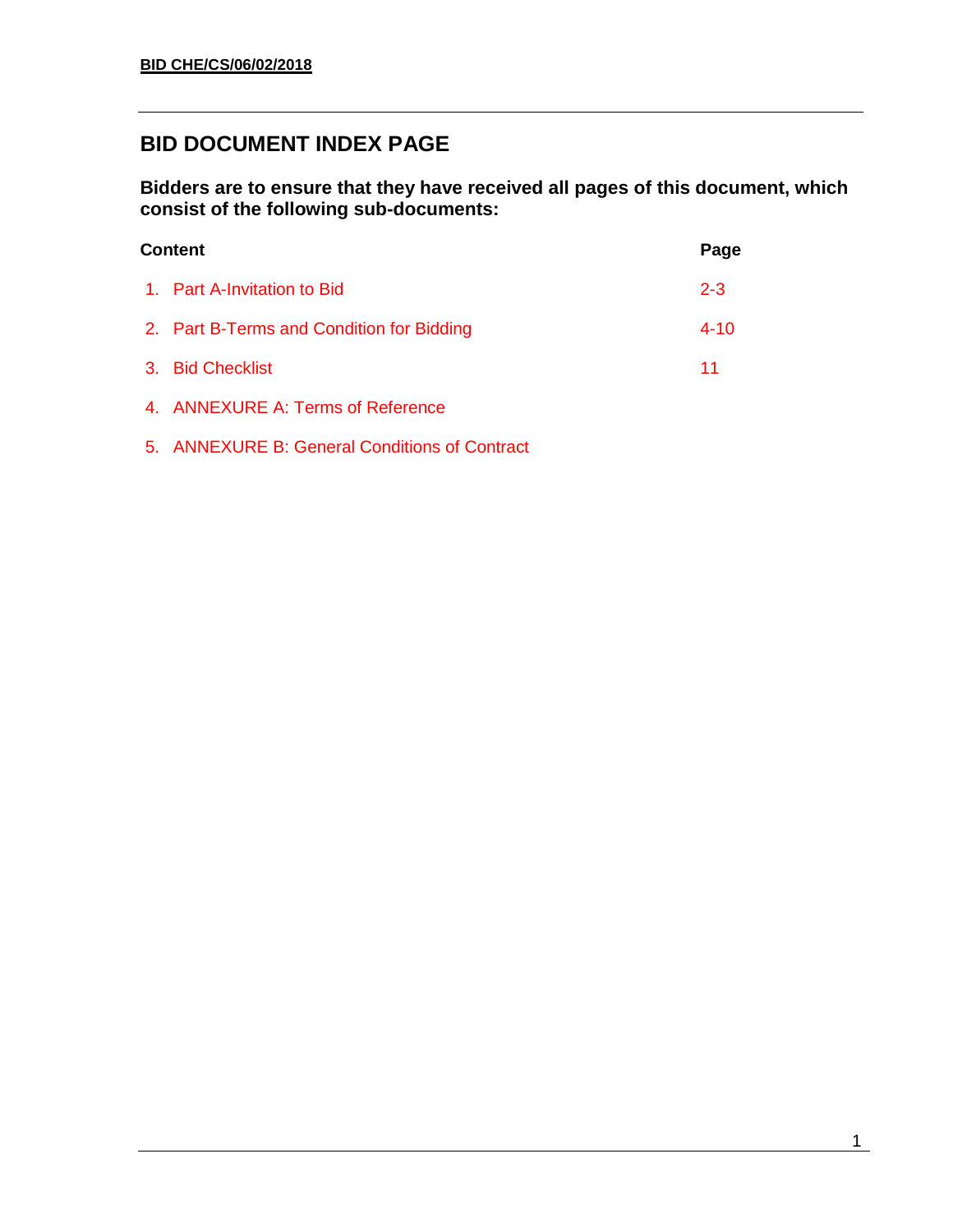## **1. PART A-INVITATION TO BID**

**SBD1**

| YOU ARE HEREBY INVITED TO BID FOR REQUIREMENTS OF THE COUNCIL ON HIGHER EDUCATION                                                                                                                                        |                                                                                                                                                 |                      |  |                       |                                            |                      |                                                    |  |
|--------------------------------------------------------------------------------------------------------------------------------------------------------------------------------------------------------------------------|-------------------------------------------------------------------------------------------------------------------------------------------------|----------------------|--|-----------------------|--------------------------------------------|----------------------|----------------------------------------------------|--|
| <b>BID NUMBER:</b>                                                                                                                                                                                                       | CHE/CS/06/02/2018                                                                                                                               | <b>CLOSING DATE:</b> |  | 02 March 2018         |                                            | <b>CLOSING TIME:</b> | 11:00am                                            |  |
| <b>DESCRIPTION</b>                                                                                                                                                                                                       | Appointment of Employee Wellness Programme Services to the Council on Higher Education (CHE)                                                    |                      |  |                       |                                            |                      |                                                    |  |
| THE SUCCESSFUL BIDDER WILL BE REQUIRED TO FILL IN AND SIGN A WRITTEN CONTRACT FORM (SBD7).                                                                                                                               |                                                                                                                                                 |                      |  |                       |                                            |                      |                                                    |  |
| BID RESPONSE DOCUMENTS MAY BE DEPOSITED IN THE<br><b>BID BOX SITUATED AT:</b><br><b>CHE</b><br><b>Reception Area</b><br>1 Quintin Brand Street<br><b>Persequor Technopark</b><br><b>Brummeria</b><br>Pretoria East, 0020 |                                                                                                                                                 |                      |  |                       |                                            |                      |                                                    |  |
|                                                                                                                                                                                                                          | No faxes or emailed bids will be accepted                                                                                                       |                      |  |                       |                                            |                      |                                                    |  |
|                                                                                                                                                                                                                          | Bids can be delivered between 08:00 and 15:30, Mondays to Fridays prior to the closing date and between<br>08:00 and 11:00 on the closing date. |                      |  |                       |                                            |                      |                                                    |  |
|                                                                                                                                                                                                                          |                                                                                                                                                 |                      |  |                       |                                            |                      |                                                    |  |
| <b>SUPPLIER INFORMATION</b>                                                                                                                                                                                              |                                                                                                                                                 |                      |  |                       |                                            |                      |                                                    |  |
| NAME OF BIDDER                                                                                                                                                                                                           |                                                                                                                                                 |                      |  |                       |                                            |                      |                                                    |  |
| POSTAL ADDRESS                                                                                                                                                                                                           |                                                                                                                                                 |                      |  |                       |                                            |                      |                                                    |  |
| STREET ADDRESS                                                                                                                                                                                                           |                                                                                                                                                 |                      |  |                       |                                            |                      |                                                    |  |
| <b>TELEPHONE NUMBER</b>                                                                                                                                                                                                  |                                                                                                                                                 | CODE                 |  |                       | <b>NUMBER</b>                              |                      |                                                    |  |
| <b>CELLPHONE NUMBER</b>                                                                                                                                                                                                  |                                                                                                                                                 |                      |  |                       |                                            |                      |                                                    |  |
| <b>FACSIMILE NUMBER</b>                                                                                                                                                                                                  |                                                                                                                                                 | CODE                 |  |                       | <b>NUMBER</b>                              |                      |                                                    |  |
| <b>E-MAIL ADDRESS</b>                                                                                                                                                                                                    |                                                                                                                                                 |                      |  |                       |                                            |                      |                                                    |  |
| VAT REGISTRATION NUMBER                                                                                                                                                                                                  |                                                                                                                                                 |                      |  |                       |                                            |                      |                                                    |  |
|                                                                                                                                                                                                                          |                                                                                                                                                 |                      |  |                       |                                            |                      |                                                    |  |
|                                                                                                                                                                                                                          |                                                                                                                                                 | TCS PIN:             |  | <b>OR</b>             | CSD No:                                    |                      |                                                    |  |
| <b>CERTIFICATE</b>                                                                                                                                                                                                       | <b>B-BBEE STATUS LEVEL VERIFICATION</b>                                                                                                         | Yes                  |  |                       | <b>B-BBEE STATUS</b><br><b>LEVEL SWORN</b> | Yes                  |                                                    |  |
| <b>[TICK APPLICABLE BOX]</b>                                                                                                                                                                                             |                                                                                                                                                 | $\Box$ No            |  | <b>AFFIDAVIT</b>      |                                            | $\Box$ No            |                                                    |  |
| <b>ISSUED BY?</b>                                                                                                                                                                                                        | IF YES, WHO WAS THE CERTIFICATE                                                                                                                 |                      |  |                       |                                            |                      |                                                    |  |
| AN ACCOUNTING OFFICER AS<br>CONTEMPLATED IN THE CLOSE                                                                                                                                                                    |                                                                                                                                                 |                      |  | CORPORATION ACT (CCA) |                                            |                      | AN ACCOUNTING OFFICER AS CONTEMPLATED IN THE CLOSE |  |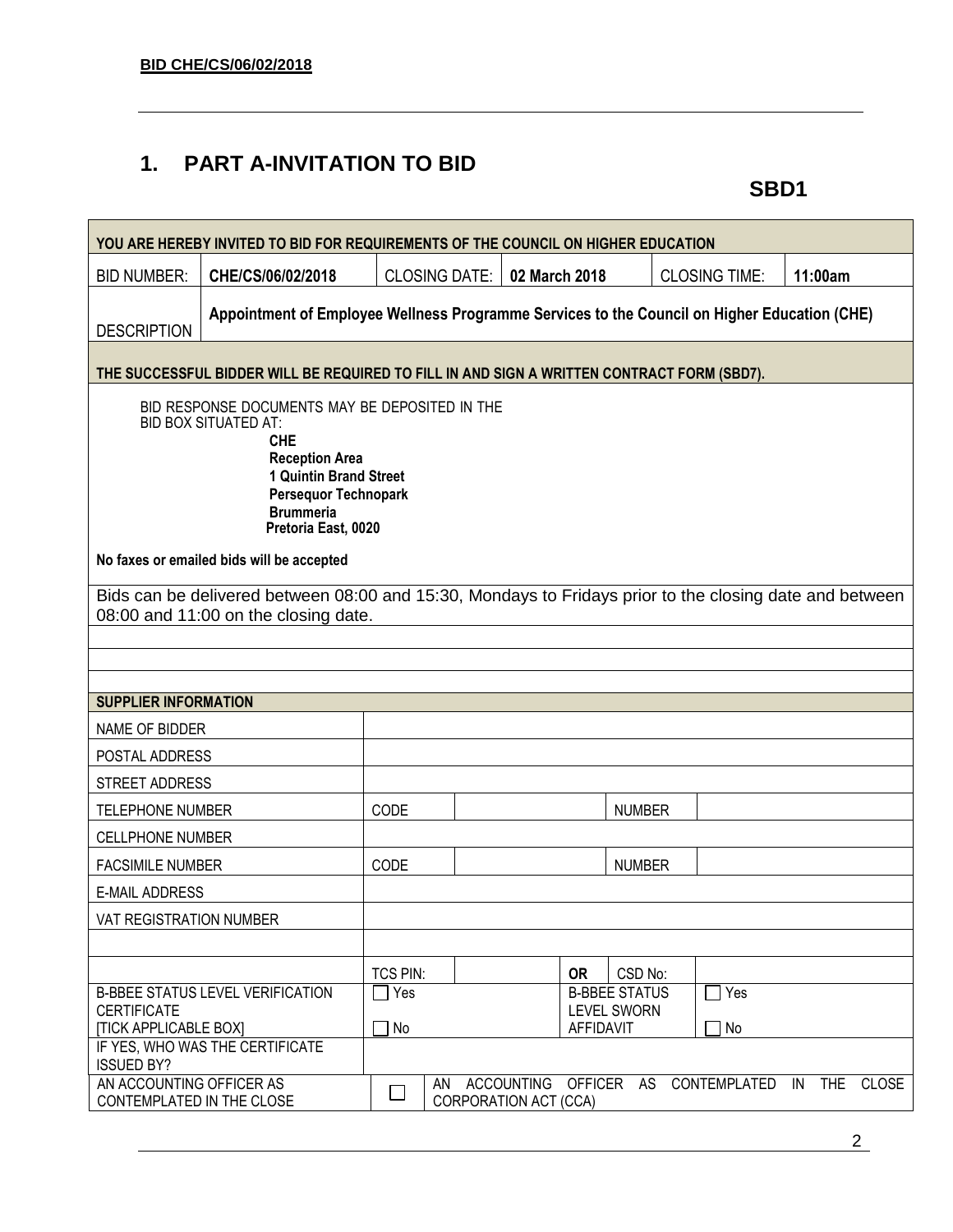| CORPORATION ACT (CCA) AND NAME THE<br>APPLICABLE IN THE TICK BOX                                                                                           | VERIFICATION AGENCY ACCREDITED BY THE SOUTH AFRICAN<br>A<br><b>ACCREDITATION SYSTEM (SANAS)</b> |  |                                                                                                                 |  |                                                               |
|------------------------------------------------------------------------------------------------------------------------------------------------------------|-------------------------------------------------------------------------------------------------|--|-----------------------------------------------------------------------------------------------------------------|--|---------------------------------------------------------------|
|                                                                                                                                                            | A REGISTERED AUDITOR                                                                            |  |                                                                                                                 |  |                                                               |
|                                                                                                                                                            | NAME:                                                                                           |  |                                                                                                                 |  |                                                               |
|                                                                                                                                                            |                                                                                                 |  |                                                                                                                 |  |                                                               |
| [A B-BBEE STATUS LEVEL VERIFICATION CERTIFICATE/SWORN AFFIDAVIT(FOR EMEs& QSEs) MUST BE SUBMITTED IN ORDER<br>TO QUALIFY FOR PREFERENCE POINTS FOR B-BBEET |                                                                                                 |  |                                                                                                                 |  |                                                               |
| ARE YOU THE ACCREDITED<br><b>REPRESENTATIVE IN SOUTH AFRICA</b><br><b>FOR THE GOODS /SERVICES /WORKS</b><br><b>OFFERED?</b>                                | $\Box$ Yes<br>$\square$ No<br>[IF YES ENCLOSE PROOF]                                            |  | ARE YOU A FOREIGN<br><b>BASED SUPPLIER FOR</b><br><b>THE GOODS</b><br><b>/SERVICES/WORKS</b><br><b>OFFERED?</b> |  | $\Box$ Yes<br>□No<br><b>IF YES ANSWER PART B:3</b><br>BELOW ] |
| <b>SIGNATURE OF BIDDER</b>                                                                                                                                 |                                                                                                 |  | <b>DATE</b>                                                                                                     |  |                                                               |
| <b>CAPACITY UNDER WHICH THIS BID IS</b><br>SIGNED (Attach proof of authority to sign<br>this bid; e.g. resolution of directors, etc.)                      |                                                                                                 |  |                                                                                                                 |  |                                                               |
| <b>TOTAL NUMBER OF ITEMS OFFERED</b>                                                                                                                       |                                                                                                 |  | <b>TOTAL BID PRICE (ALL</b><br><b>INCLUSIVE)</b>                                                                |  |                                                               |
| <b>BIDDING PROCEDURE ENQUIRIES MAY BE DIRECTED TO:</b>                                                                                                     |                                                                                                 |  |                                                                                                                 |  | <b>TECHNICAL INFORMATION MAY BE DIRECTED TO:</b>              |
| SUPPLY CHAIN MANAGEMENT                                                                                                                                    |                                                                                                 |  | <b>CONTACT PERSON</b>                                                                                           |  | Ms Mamapudi Mashiane                                          |
| <b>CONTACT PERSON</b>                                                                                                                                      | Ms Dorah Motlhalifi                                                                             |  | <b>TELEPHONE NUMBER</b>                                                                                         |  | 012 349 3872                                                  |
| <b>TELEPHONE NUMBER</b>                                                                                                                                    | 012 349 3915                                                                                    |  | <b>E-MAIL ADDRESS</b>                                                                                           |  | Mashiane.M@che.ac.za                                          |
| <b>E-MAIL ADDRESS</b>                                                                                                                                      | Motlhalifi.D@che.ac.za                                                                          |  |                                                                                                                 |  |                                                               |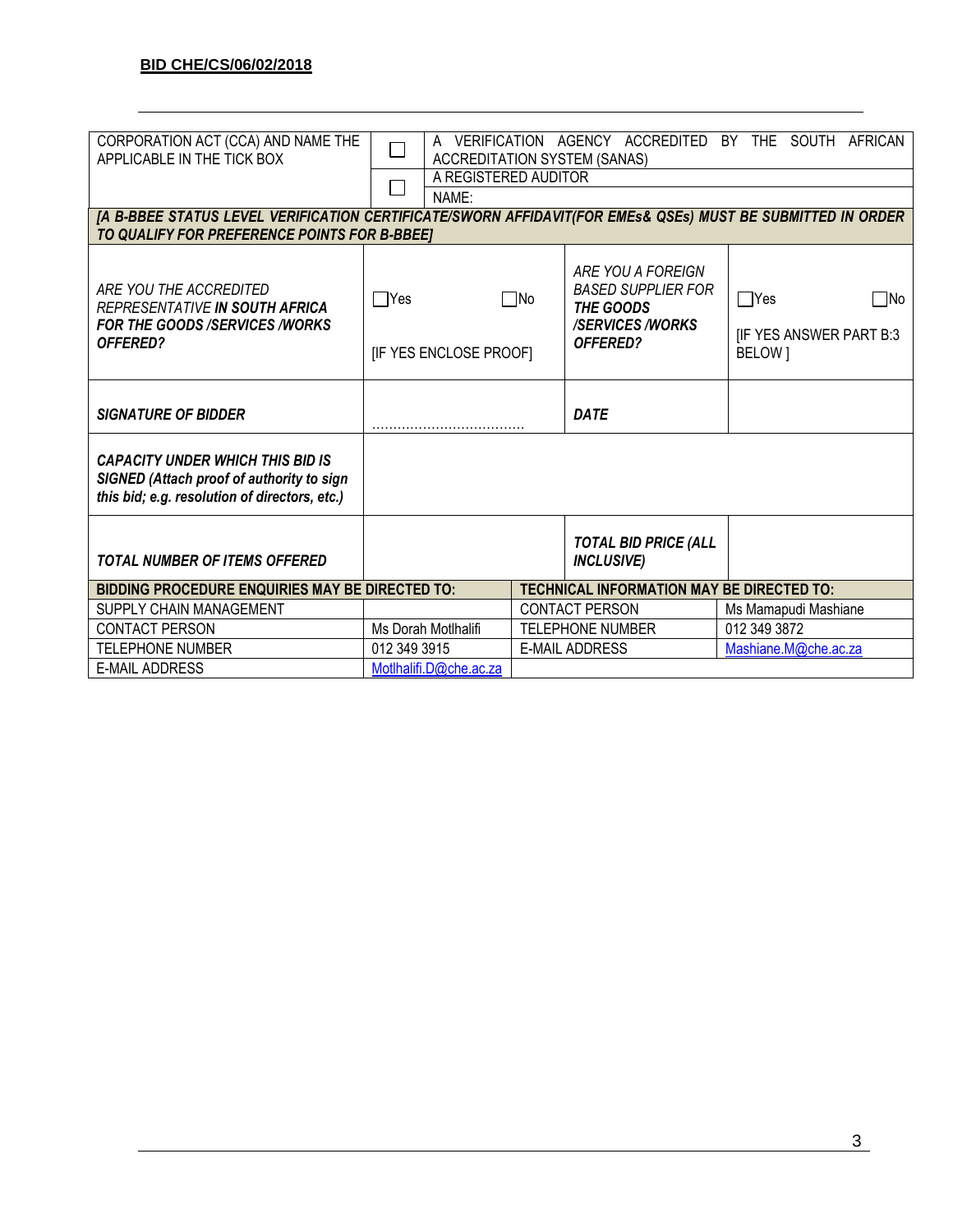## **2. PART B- TERMS AND CONDITIONS FOR BIDDING**

## **SBD1**

#### **1. BID SUBMISSION:**

- 1.1. BIDS MUST BE DELIVERED BY THE STIPULATED TIME TO THE CORRECT ADDRESS. LATE BIDS WILL NOT BE ACCEPTED FOR CONSIDERATION.
- **1.2. ALL BIDS MUST BE SUBMITTED ON THE OFFICIAL FORMS PROVIDED–(NOT TO BE RE-TYPED) OR ONLINE**
- **1.3. BIDDERS MUST REGISTER ON THE CENTRAL SUPPLIER DATABASE (CSD) TO UPLOAD MANDATORY INFORMATION NAMELY: (BUSINESS REGISTRATION/ DIRECTORSHIP/ MEMBERSHIP/IDENTITY NUMBERS; TAX COMPLIANCE STATUS; AND BANKING INFORMATION FOR VERIFICATION PURPOSES). B-BBEE CERTIFICATE OR SWORN AFFIDAVIT FOR B-BBEE MUST BE SUBMITTED TO BIDDING INSTITUTION.**
- **1.4. WHERE A BIDDER IS NOT REGISTERED ON THE CSD, MANDATORY INFORMATION NAMELY: (BUSINESS REGISTRATION/ DIRECTORSHIP/ MEMBERSHIP/IDENTITY NUMBERS; TAX INFORMATION (See paragraph 2 below) MUST BE SUBMITTED WITH THE BID DOCUMENTATION. B-BBEE CERTIFICATE OR SWORN AFFIDAVIT FOR B-BBEE MUST BE SUBMITTED TO BIDDING INSTITUTION.**
- 1.5. THIS BID IS SUBJECT TO THE PREFERENTIAL PROCUREMENT POLICY FRAMEWORK ACT 2000 AND THE PREFERENTIAL PROCUREMENT REGULATIONS, 2017, THE GENERAL CONDITIONS OF CONTRACT (GCC) AND, IF APPLICABLE, ANY OTHER LEGISLATION OR SPECIAL CONDITIONS OF CONTRACT.

#### **2. TAX COMPLIANCE REQUIREMENTS**

- 2.1 BIDDERS MUST ENSURE COMPLIANCE WITH THEIR TAX OBLIGATIONS.
- 2.2 BIDDERS ARE REQUIRED TO SUBMIT THEIR UNIQUE PERSONAL IDENTIFICATION NUMBER (PIN) ISSUED BY SARS TO ENABLE THE ORGAN OF STATE TO VIEW THE TAXPAYER'S PROFILE AND TAX STATUS.
- 2.3 APPLICATION FOR TAX COMPLIANCE STATUS (TCS) OR PIN MAY ALSO BE MADE VIA E-FILING. IN ORDER TO USE THIS PROVISION, TAXPAYERS WILL NEED TO REGISTER WITH SARS AS E-FILERS THROUGH THE WEBSIT[E WWW.SARS.GOV.ZA.](http://www.sars.gov.za/)
- 2.4 BIDDERS MAY ALSO SUBMIT A PRINTED TCS TOGETHER WITH THE BID.
- 2.5 IN BIDS WHERE CONSORTIA / JOINT VENTURES / SUB-CONTRACTORS ARE INVOLVED, EACH PARTY MUST SUBMIT A SEPARATE PROOF OF TCS / PIN / CSD NUMBER.
- 2.6 WHERE NO TCS IS AVAILABLE BUT THE BIDDER IS REGISTERED ON THE CENTRAL SUPPLIER DATABASE (CSD), A CSD NUMBER MUST BE PROVIDED.

| 3 <sub>1</sub> | <b>QUESTIONNAIRE TO BIDDING FOREIGN SUPPLIERS</b>                    |                      |
|----------------|----------------------------------------------------------------------|----------------------|
|                | 3.1. IS THE BIDDER A RESIDENT OF THE REPUBLIC OF SOUTH AFRICA (RSA)? | $\Box$ YES $\Box$ NO |
|                | 3.2. DOES THE BIDDER HAVE A BRANCH IN THE RSA?                       | $\Box$ YES $\Box$ NO |
|                | 3.3. DOES THE BIDDER HAVE A PERMANENT ESTABLISHMENT IN THE RSA?      | $\Box$ YES $\Box$ NO |
|                | 3.4. DOES THE BIDDER HAVE ANY SOURCE OF INCOME IN THE RSA?           | $\Box$ YES $\Box$ NO |

**IF THE ANSWER IS "NO" TO ALL OF THE ABOVE, THEN, IT IS NOT A REQUIREMENT TO OBTAIN A TAX COMPLIANCE STATUS / TAX COMPLIANCE SYSTEM PIN CODE FROM THE SOUTH AFRICAN REVENUE SERVICE (SARS) AND IF NOT REGISTER AS PER 2.3 ABOVE.**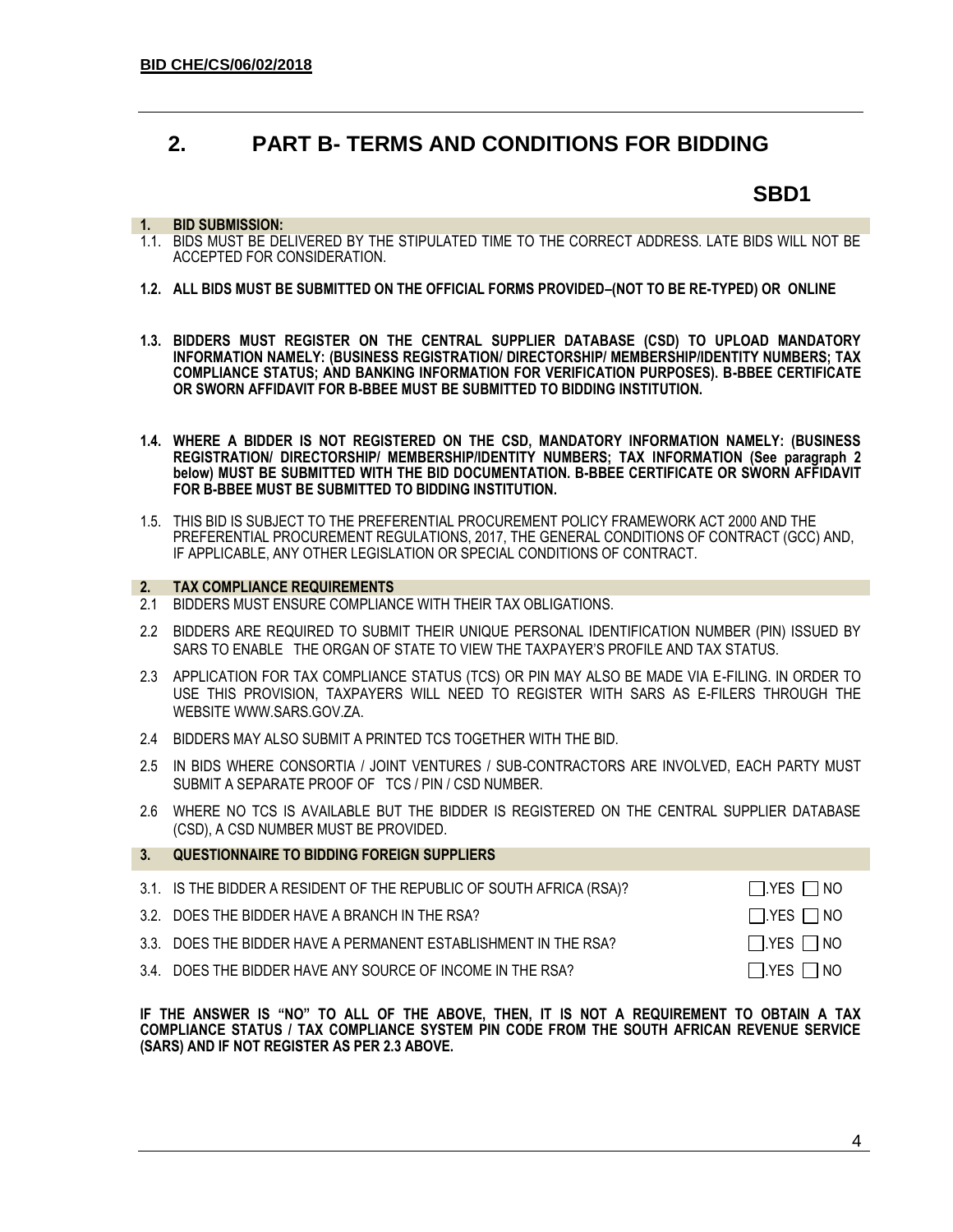### **SBD 4**

## **DECLARATION OF INTEREST**

- 1. Any legal person, including persons employed by the state<sup>1</sup>, or persons having a kinship with persons employed by the state, including a blood relationship, may make an offer or offers in terms of this invitation to bid (includes an advertised competitive bid, a limited bid, a proposal or written price quotation). In view of possible allegations of favouritism, should the resulting bid, or part thereof, be awarded to persons employed by the state, or to persons connected with or related to them, it is required that the bidder or his/her authorised representative declare his/her position in relation to the evaluating/adjudicating authority where
	- the bidder is employed by the state; and/or
	- the legal person on whose behalf the bidding document is signed, has a relationship with persons/a person who are/is involved in the evaluation and or adjudication of the bid(s), or where it is known that such a relationship exists between the person or persons for or on whose behalf the declarant acts and persons who are involved with the evaluation and or adjudication of the bid.
- 2. **In order to give effect to the above, the following questionnaire must be completed and submitted with the bid.**
- 2.1 Full Name of bidder or his or her representative: ………………………………………...
- 2.2 Identity Number:………………………………………………………………………………
- 2.3 Position occupied in the Company (director, trustee, shareholder<sup>2</sup>, member): ……………………………………………………………………………………………………
- 2.4 Registration number of company, enterprise, close corporation, partnership agreement or trust: …….………………………………………….……………………….
- 2.5 Tax Reference Number: ………………………………………….………………………
- 2.6 VAT Registration Number: ……………………………………..…………………....
- 2.6.1 The names of all directors / trustees / shareholders / members, their individual identity numbers, tax reference numbers and, if applicable, employee / PERSAL numbers must be indicated in paragraph 3 below.

 $1"$ State" means  $-$ 

- (a) any national or provincial department, national or provincial public entity or constitutional institution within the meaning of the Public Finance Management Act, 1999 (Act No. 1 of 1999);
- (b) any municipality or municipal entity;
- (c) provincial legislature;
- (d) national Assembly or the national Council of provinces; or
- (e) Parliament.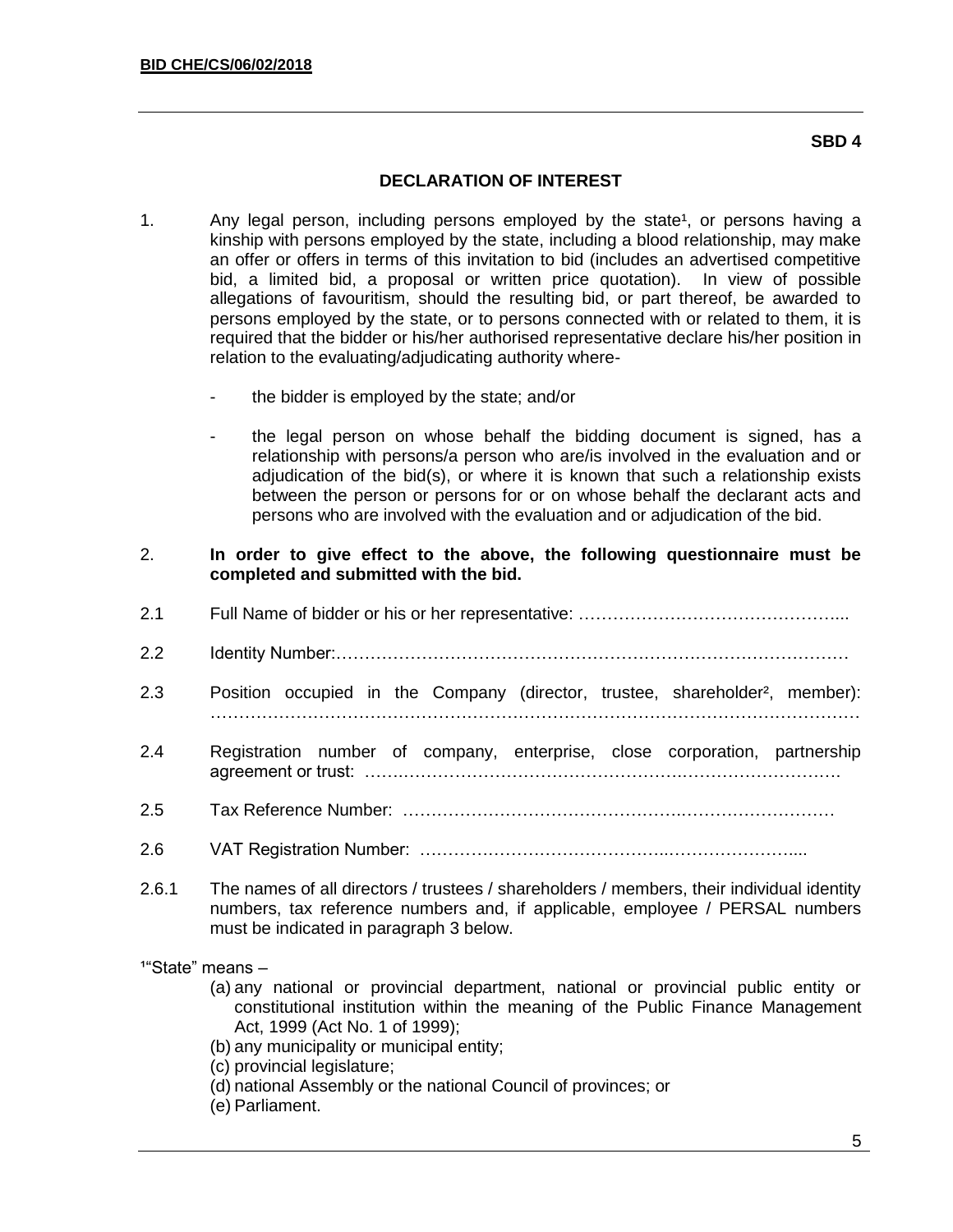| <sup>2"</sup> Shareholder" means a person who owns shares in the company and is actively involved in |  |  |  |  |  |
|------------------------------------------------------------------------------------------------------|--|--|--|--|--|
| the management of the enterprise or business and exercises control over the enterprise.              |  |  |  |  |  |

| 2.7   | Are you or any person connected with the bidder<br>presently employed by the state?                                                                                                 | / NO<br>YES        |
|-------|-------------------------------------------------------------------------------------------------------------------------------------------------------------------------------------|--------------------|
| 2.7.1 | If so, furnish the following particulars:                                                                                                                                           |                    |
|       | Name of person / director / trustee / shareholder/ member:                                                                                                                          |                    |
|       | Name of state institution at which you or the person connected to the bidder is<br>employed:                                                                                        |                    |
|       | Position occupied in the state institution:                                                                                                                                         |                    |
|       | Any other particulars:                                                                                                                                                              |                    |
|       |                                                                                                                                                                                     |                    |
| 2.7.2 | If you are presently employed by the state, did you obtain<br>the appropriate authority to undertake remunerative<br>work outside employment in the public sector?                  | <b>YES</b><br>/ NO |
|       | 2.7.2.1 If yes, did you attach proof of such authority to the bid<br>document?                                                                                                      | <b>YES</b><br>/ NO |
|       | (Note: Failure to submit proof of such authority, where<br>applicable, may result in the disqualification of the bid.                                                               |                    |
|       | 2.7.2.2 If no, furnish reasons for non-submission of such proof:                                                                                                                    |                    |
|       |                                                                                                                                                                                     |                    |
| 2.8   | Did you or your spouse, or any of the company's directors /<br>trustees / shareholders / members or their spouses conduct<br>business with the state in the previous twelve months? | <b>YES</b><br>/ NO |
| 2.8.1 | If so, furnish particulars:                                                                                                                                                         |                    |
| 2.9   | <b>YES</b><br>Do you, or any person connected with the bidder, have<br>any relationship (family, friend, other) with a person<br>employed by the state and who may be involved with | / NO               |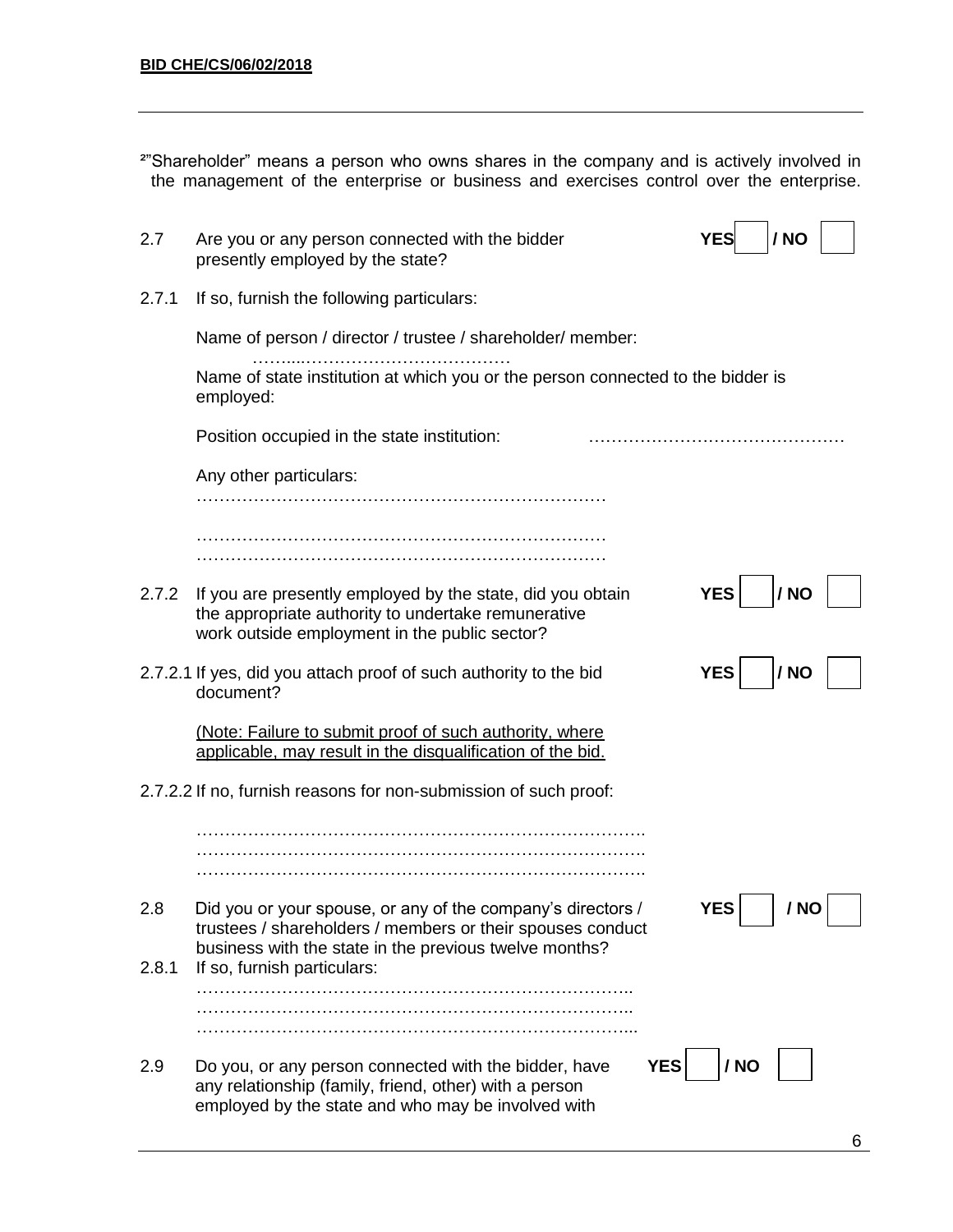the evaluation and or adjudication of this bid? 2.9.1 If so, furnish particulars. ……………………………………………………………... …………………………………………………………..…. ……………………………………………………………… 2.10 Are you, or any person connected with the bidder, **YES** YES **/NO** aware of any relationship (family, friend, other) between any other bidder and any person employed by the state who may be involved with the evaluation and or adjudication of this bid? 2.10.1 If so, furnish particulars**.** ……………………………………………………………… ……………………………………………………………… ……………………………………………………………… 2.11 Do you or any of the directors / trustees / shareholders / members **YES** | |**NO** of the company have any interest in any other related companies whether or not they are bidding for this contract? 2.11.1 If so, furnish particulars: ……………………………………………………………………………. ……………………………………………………………………………. …………………………………………………………………………….

3. Full details of directors / trustees / members / shareholders.

| <b>Full Name</b> | <b>Identity</b><br><b>Number</b> | <b>Personal Income</b><br><b>Tax Reference</b><br><b>Number</b> | <b>State Employee</b><br>Number /<br><b>Personnel Number</b> |
|------------------|----------------------------------|-----------------------------------------------------------------|--------------------------------------------------------------|
|                  |                                  |                                                                 |                                                              |
|                  |                                  |                                                                 |                                                              |
|                  |                                  |                                                                 |                                                              |
|                  |                                  |                                                                 |                                                              |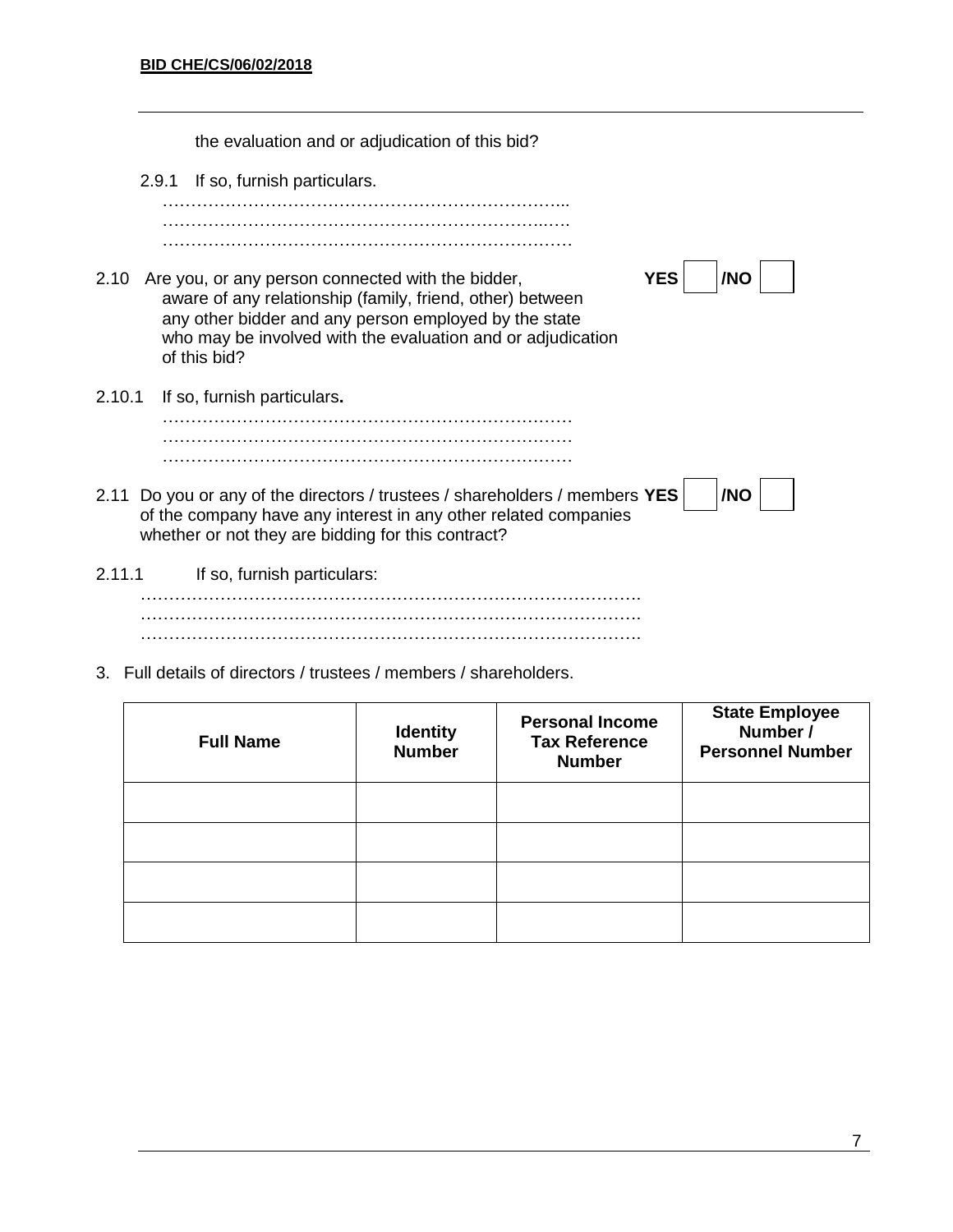## **4. DECLARATION**

I, THE UNDERSIGNED (NAME)……………………………………………………………………………………………………

CERTIFY THAT THE INFORMATION FURNISHED IN PARAGRAPHS 2 AND 3 ABOVE IS CORRECT. I ACCEPT THAT THE STATE MAY REJECT THE BID OR ACT AGAINST ME IN TERMS OF PARAGRAPH 23 OF THE GENERAL CONDITIONS OF CONTRACT SHOULD THIS DECLARATION PROVE TO BE FALSE.

Signature Date **Date** 

…………………………………………. …………………………………………………

…………………………………………. …………………………………………………

Position **Name of bidder Name of bidder**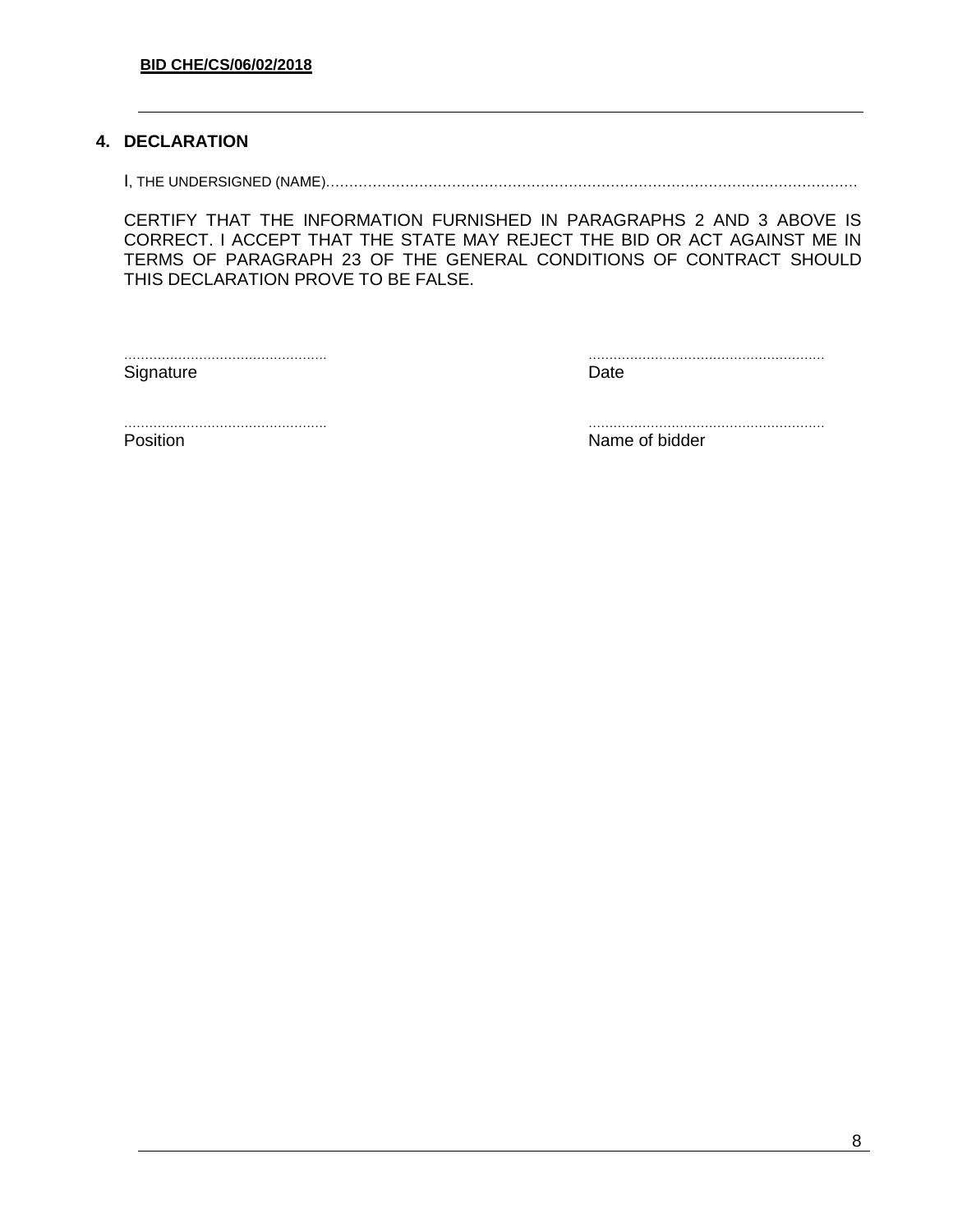### **SBD 6.1**

## **PREFERENCE POINTS CLAIM FORM IN TERMS OF THE PREFERENTIAL PROCUREMENT REGULATIONS 2017**

This preference form must form part of all bids invited. It contains general information and serves as a claim form for preference points for Broad-Based Black Economic Empowerment (B-BBEE) Status Level of Contribution

### **NB: BEFORE COMPLETING THIS FORM, BIDDERS MUST STUDY THE GENERAL CONDITIONS, DEFINITIONS AND DIRECTIVES APPLICABLE IN RESPECT OF B-BBEE, AS PRESCRIBED IN THE PREFERENTIAL PROCUREMENT REGULATIONS, 2017.**

## **1. GENERAL CONDITIONS**

- 1.1 The following preference point systems are applicable to all bids:
	- the 80/20 system for requirements with a Rand value of up to R50 000 000 (all applicable taxes included); and
	- the 90/10 system for requirements with a Rand value above R50 000 000 (all applicable taxes included).

1.2

- a) The value of this bid is estimated to exceed/not exceed R50 000 000 (all applicable taxes included) and therefore the ................ preference point system shall be applicable; or
- b) Either the 80/20 or 90/10 preference point system will be applicable to this tender (*delete whichever is not applicable for this tender*).
- 1.3 Points for this bid shall be awarded for:
	- (a) Price; and
	- (b) B-BBEE Status Level of Contributor.
- 1.4 The maximum points for this bid are allocated as follows:

|                                                      | <b>POINTS</b> |
|------------------------------------------------------|---------------|
| <b>PRICE</b>                                         |               |
| <b>B-BBEE STATUS LEVEL OF CONTRIBUTOR</b>            |               |
| Total points for Price and B-BBEE must not<br>exceed | 100           |

1.5 Failure on the part of a bidder to submit proof of B-BBEE Status level of contributor together with the bid, will be interpreted to mean that preference points for B-BBEE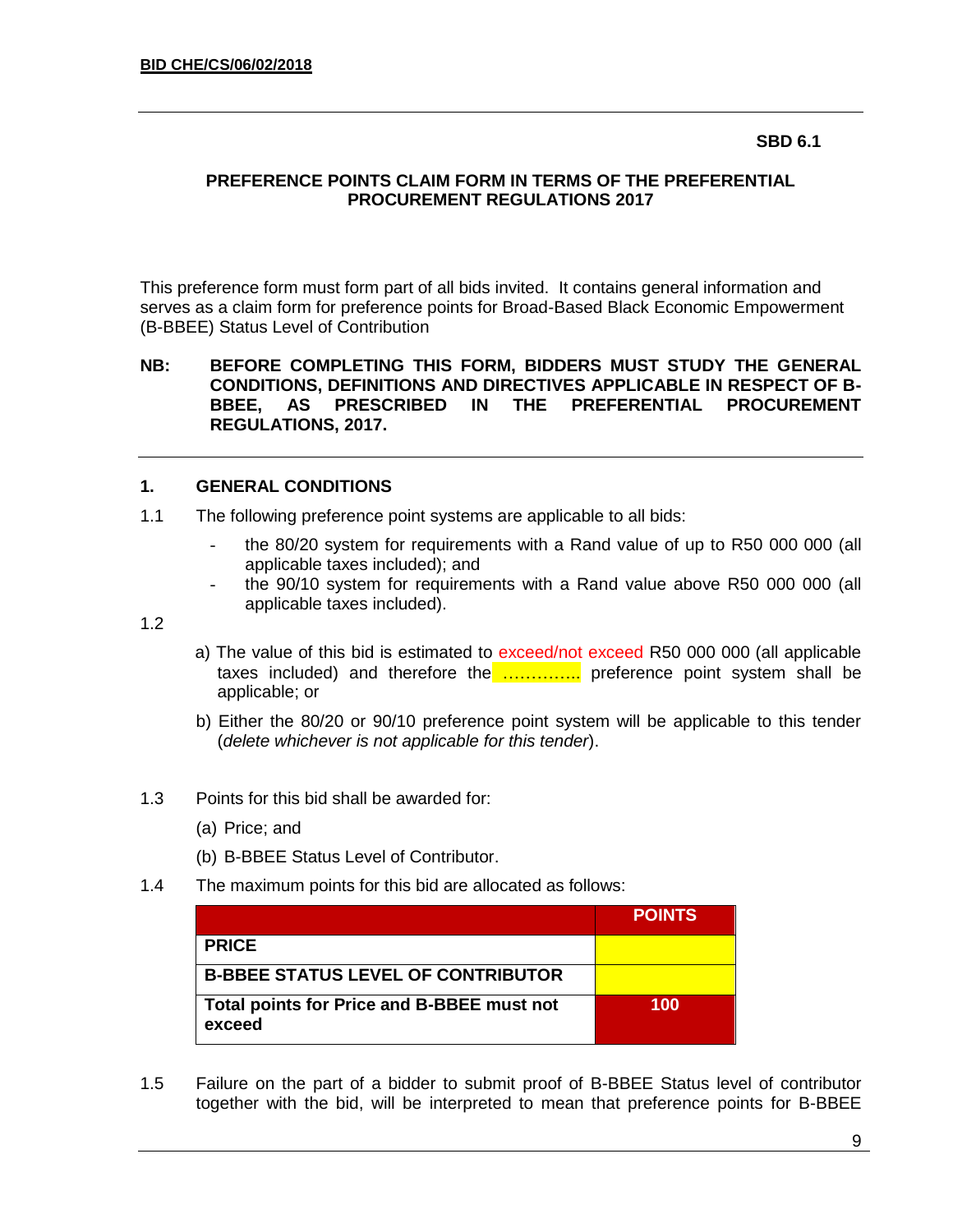status level of contribution are not claimed.

1.6 The purchaser reserves the right to require of a bidder, either before a bid is adjudicated or at any time subsequently, to substantiate any claim in regard to preferences, in any manner required by the purchaser.

## **2. DEFINITIONS**

- (a) **"B-BBEE"** means broad-based black economic empowerment as defined in section 1 of the Broad-Based Black Economic Empowerment Act;
- (b) "**B-BBEE status level of contributor"** means the B-BBEE status of an entity in terms of a code of good practice on black economic empowerment, issued in terms of section 9(1) of the Broad-Based Black Economic Empowerment Act;
- (c) **"bid"** means a written offer in a prescribed or stipulated form in response to an invitation by an organ of state for the provision of goods or services, through price quotations, advertised competitive bidding processes or proposals;
- (d) **"Broad-Based Black Economic Empowerment Act"** means the Broad-Based Black Economic Empowerment Act, 2003 (Act No. 53 of 2003);
- **(e) "EME"** means an Exempted Micro Enterprise in terms of a code of good practice on black economic empowerment issued in terms of section 9 (1) of the Broad-Based Black Economic Empowerment Act;
- (f) **"functionality"** means the ability of a tenderer to provide goods or services in accordance with specifications as set out in the tender documents.
- (g) **"prices"** includes all applicable taxes less all unconditional discounts;
- (h) **"proof of B-BBEE status level of contributor"** means:
	- **1)** B-BBEE Status level certificate issued by an authorized body or person; **2)** A sworn
		- affidavit as prescribed by the B-BBEE Codes of Good Practice;
		- **3)** Any other requirement prescribed in terms of the B-BBEE Act;
- (i) **"QSE"** means a qualifying small business enterprise in terms of a code of good practice on black economic empowerment issued in terms of section 9 (1) of the Broad-Based Black Economic Empowerment Act;
- *(j)* **"rand value"** means the total estimated value of a contract in Rand, calculated at the time of bid invitation, and includes all applicable taxes;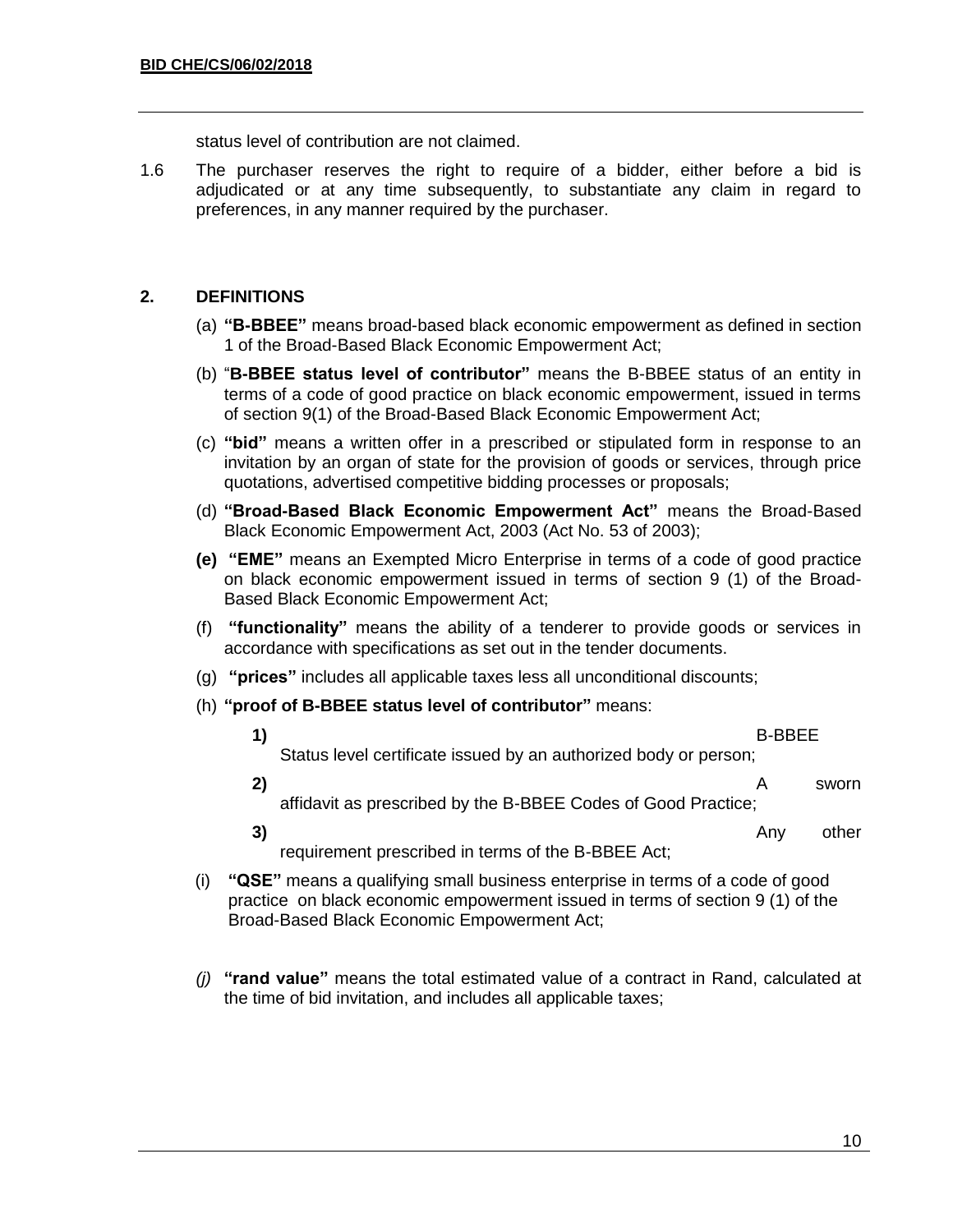## **3. POINTS AWARDED FOR PRICE**

## **3.1 THE 80/20 OR 90/10 PREFERENCE POINT SYSTEMS**

A maximum of 80 or 90 points is allocated for price on the following basis: **80/20 or 90/10**

I J  $\left(1-\frac{Pt-P\min}{\epsilon}\right)$ l  $= 80 \left( 1 - \frac{Pt - P \text{ m}}{P \text{ min}} \right)$  $80 \left(1 - \frac{Pt - P \min}{\sigma} \right)$ *P*  $P_s = 80 \left( 1 - \frac{Pt - P}{F} \right)$ or I J  $\left(1-\frac{Pt-P\min}{\epsilon}\right)$ l  $= 90 \left(1 - \frac{Pt - P \ln \theta}{P \min \theta}\right)$  $90 \left( 1 - \frac{Pt - P \min}{\sigma} \right)$ *P*  $P_s = 90 \left( 1 - \frac{Pt - P}{F} \right)$ **Where** 

Ps = Points scored for price of bid under consideration

 $Pt =$  Price of bid under consideration

Pmin = Price of lowest acceptable bid

## **4. POINTS AWARDED FOR B-BBEE STATUS LEVEL OF CONTRIBUTOR**

4.1 In terms of Regulation 6 (2) and 7 (2) of the Preferential Procurement Regulations, preference points must be awarded to a bidder for attaining the B-BBEE status level of contribution in accordance with the table below:

| <b>B-BBEE Status Level of</b><br><b>Contributor</b> | <b>Number of points</b><br>(90/10 system) | <b>Number of points</b><br>(80/20 system) |
|-----------------------------------------------------|-------------------------------------------|-------------------------------------------|
|                                                     | 10                                        | 20                                        |
| 2                                                   | 9                                         | 18                                        |
| 3                                                   | 6                                         | 14                                        |
| 4                                                   | 5                                         | 12                                        |
| 5                                                   | 4                                         | 8                                         |
| 6                                                   | 3                                         | 6                                         |
|                                                     | 2                                         |                                           |
| 8                                                   |                                           | 2                                         |
| Non-compliant<br>contributor                        |                                           |                                           |

## **5. BID DECLARATION**

- 5.1 Bidders who claim points in respect of B-BBEE Status Level of Contribution must complete the following:
- **6. B-BBEE STATUS LEVEL OF CONTRIBUTOR CLAIMED IN TERMS OF PARAGRAPHS 1.4 AND 4.1**
- 6.1 B-BBEE Status Level of Contributor: . = ………(maximum of 10 or 20 points)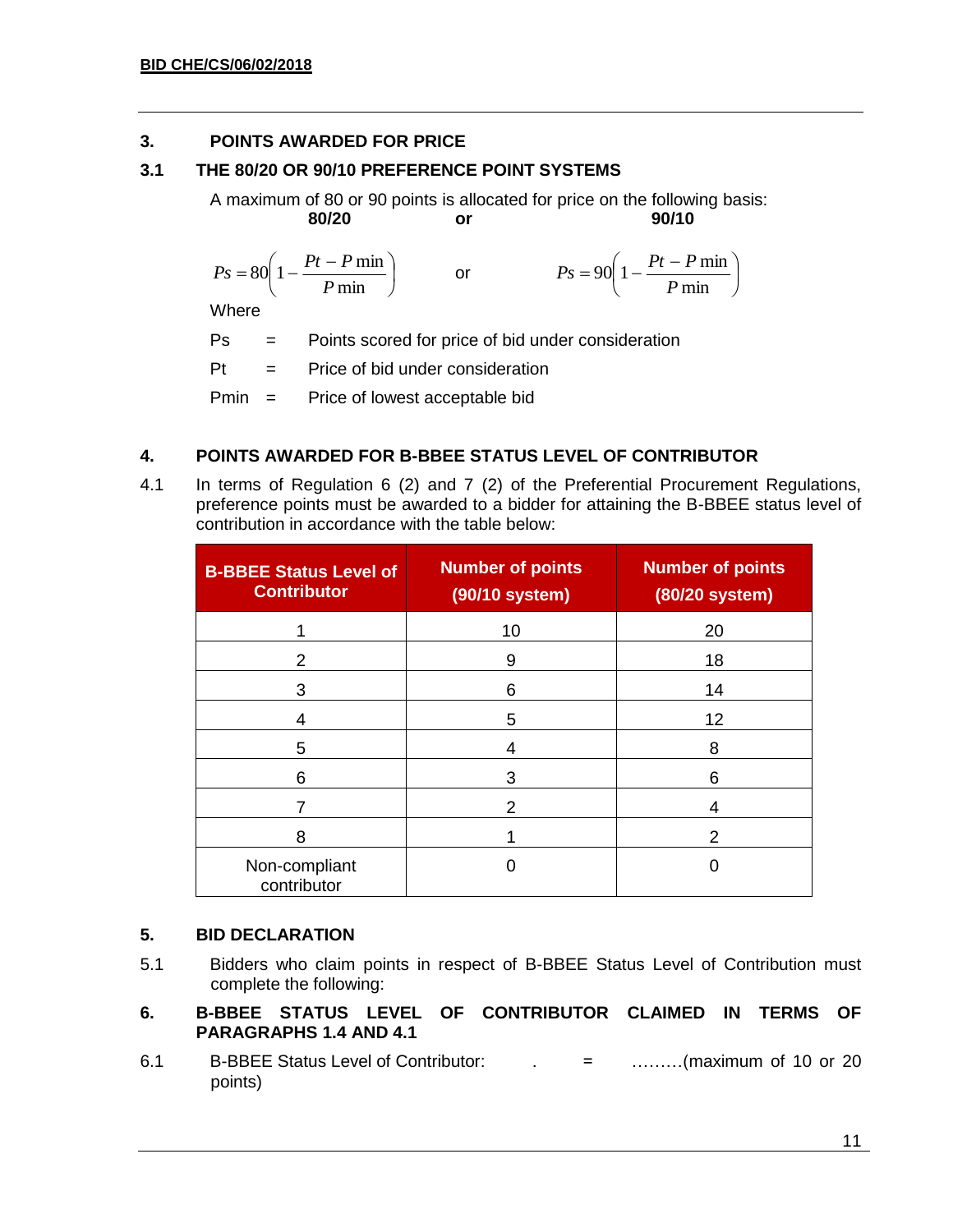(Points claimed in respect of paragraph 7.1 must be in accordance with the table reflected in paragraph 4.1 and must be substantiated by relevant proof of B-BBEE status level of contributor.

## **7. SUB-CONTRACTING**

7.1 Will any portion of the contract be sub-contracted?

(*Tick applicable box*)

7.1.1 If yes, indicate:

| i) What | percentage | the t | contract | will | be.  |
|---------|------------|-------|----------|------|------|
|         |            |       |          |      |      |
| ii) The | name       |       | the      |      | sub- |

|      | $\cdots$ | . | . .   | . |     | .    |
|------|----------|---|-------|---|-----|------|
|      |          |   |       |   |     |      |
| iii) |          |   | level |   | the | .uh- |
|      |          |   |       |   |     |      |

- iv) Whether the sub-contractor is an EME or QSE *(Tick applicable box*)
	- YES NO

v) Specify, by ticking the appropriate box, if subcontracting with an enterprise in terms of Preferential Procurement Regulations,2017:

| Designated Group: An EME or QSE which is at last 51% owned<br>by: | <b>EME</b><br>$\sqrt{}$ | <b>QSE</b> |
|-------------------------------------------------------------------|-------------------------|------------|
| <b>Black people</b>                                               |                         |            |
| Black people who are youth                                        |                         |            |
| Black people who are women                                        |                         |            |
| Black people with disabilities                                    |                         |            |
| Black people living in rural or underdeveloped areas or townships |                         |            |
| Cooperative owned by black people                                 |                         |            |
| Black people who are military veterans                            |                         |            |
| <b>OR</b>                                                         |                         |            |
| Any EME                                                           |                         |            |
| Any QSE                                                           |                         |            |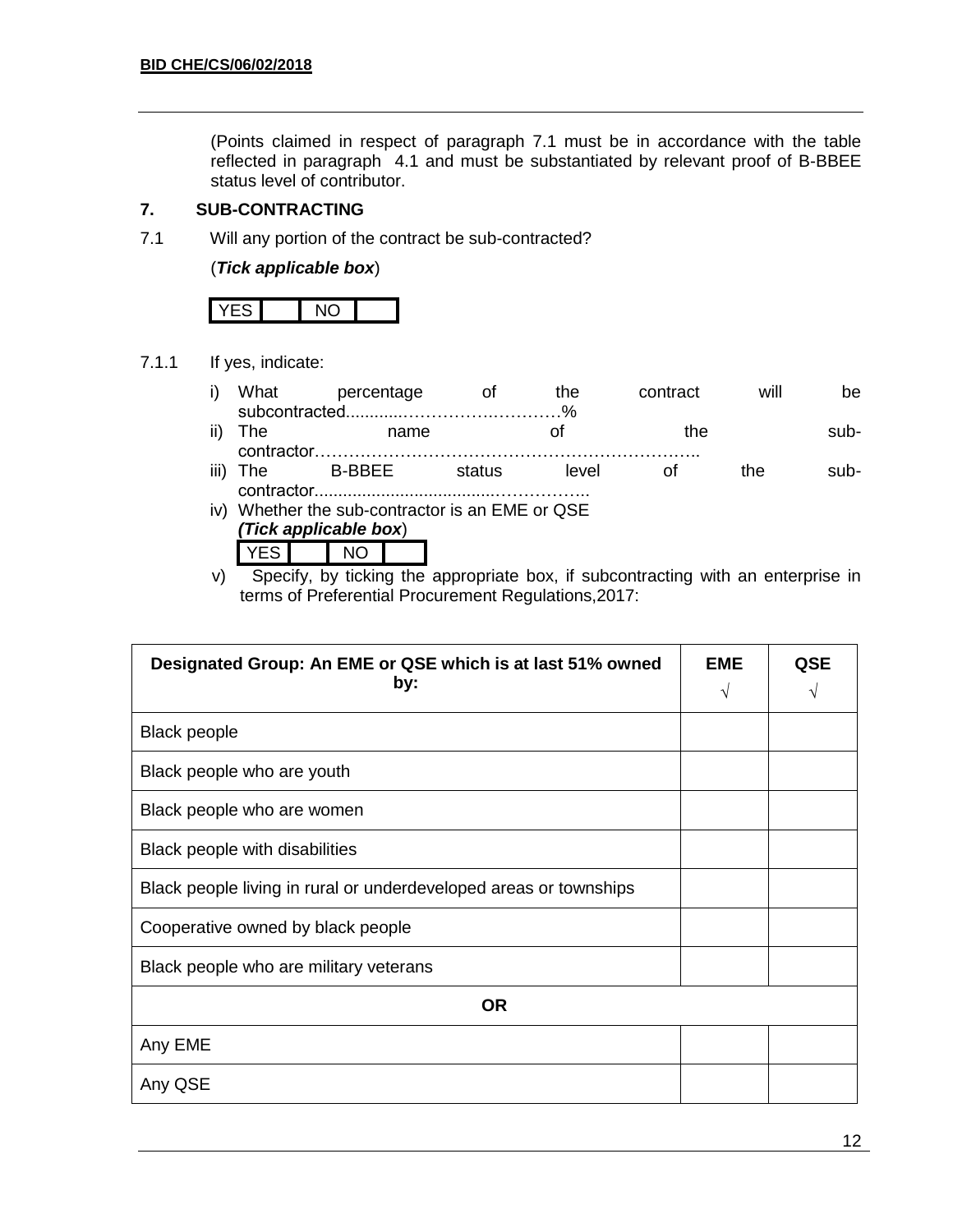| 8.  | <b>DECLARATION WITH REGARD TO COMPANY/FIRM</b>                                                                                                                                                                                                                                                                                              |
|-----|---------------------------------------------------------------------------------------------------------------------------------------------------------------------------------------------------------------------------------------------------------------------------------------------------------------------------------------------|
| 8.1 | Name<br>οf                                                                                                                                                                                                                                                                                                                                  |
| 8.2 | <b>VAT</b><br>registration                                                                                                                                                                                                                                                                                                                  |
| 8.3 | registration<br>Company                                                                                                                                                                                                                                                                                                                     |
| 8.4 | <b>TYPE OF COMPANY/ FIRM</b>                                                                                                                                                                                                                                                                                                                |
|     | Partnership/Joint Venture / Consortium<br>П<br>One person business/sole propriety<br>П<br>Close corporation<br>П<br>Company<br>$\Box$<br>(Pty) Limited<br>П<br>[TICK APPLICABLE BOX]                                                                                                                                                        |
| 8.5 | DESCRIBE PRINCIPAL BUSINESS ACTIVITIES                                                                                                                                                                                                                                                                                                      |
|     |                                                                                                                                                                                                                                                                                                                                             |
|     |                                                                                                                                                                                                                                                                                                                                             |
|     |                                                                                                                                                                                                                                                                                                                                             |
|     | .                                                                                                                                                                                                                                                                                                                                           |
| 8.6 | <b>COMPANY CLASSIFICATION</b>                                                                                                                                                                                                                                                                                                               |
|     | Manufacturer<br>П<br>Supplier<br>П<br>Professional service provider<br>П<br>Other service providers, e.g. transporter, etc.<br>[TICK APPLICABLE BOX]                                                                                                                                                                                        |
| 8.7 | Total<br>number<br>the<br>company/firm<br>of<br>has<br>been<br>years<br>in<br>business:                                                                                                                                                                                                                                                     |
| 8.8 | I/we, the undersigned, who is / are duly authorised to do so on behalf of the<br>company/firm, certify that the points claimed, based on the B-BBE status level of<br>contributor indicated in paragraphs 1.4 and 6.1 of the foregoing certificate, qualifies<br>the company/ firm for the preference(s) shown and I / we acknowledge that: |

- i) The information furnished is true and correct;
- ii) The preference points claimed are in accordance with the General Conditions as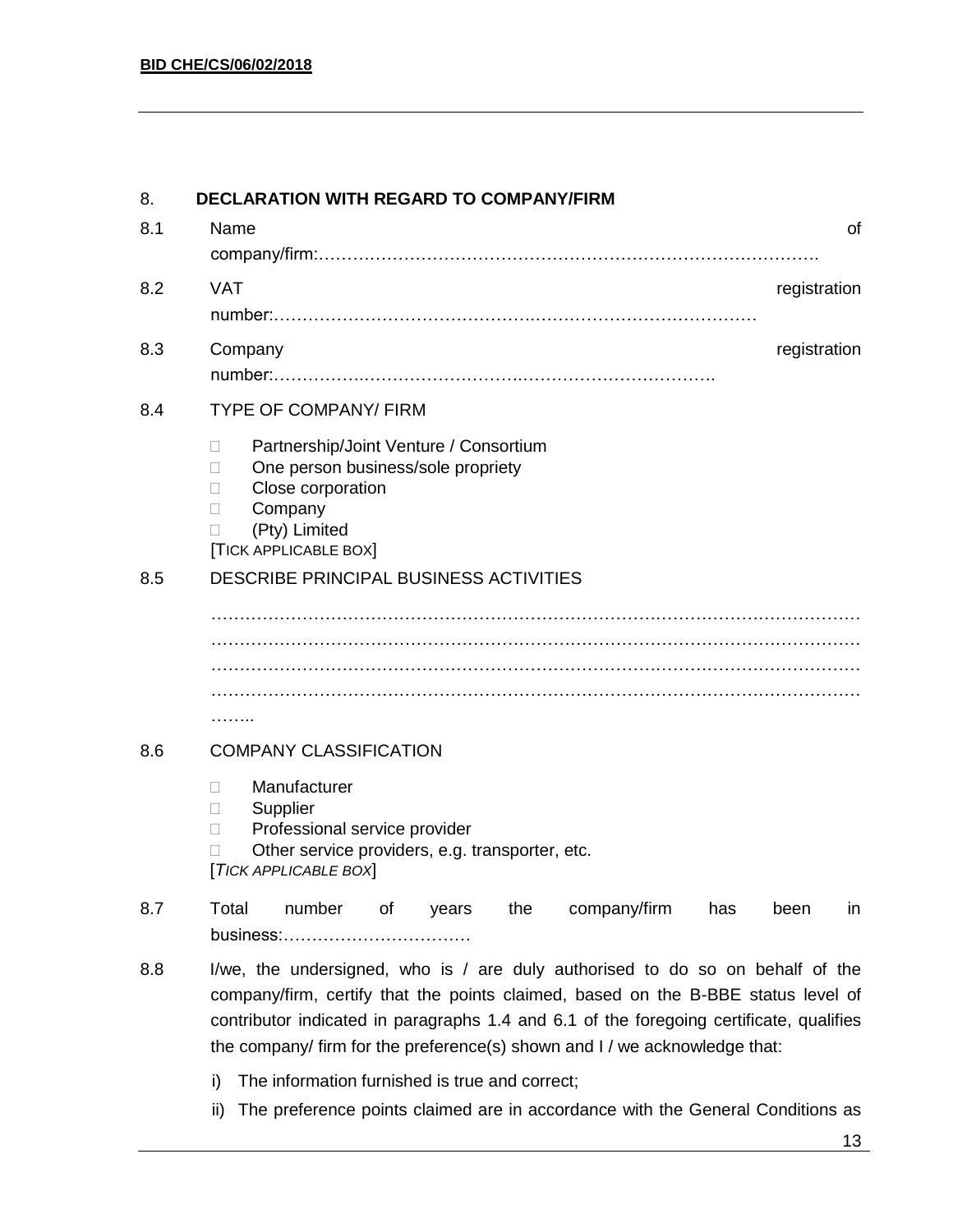indicated in paragraph 1 of this form;

- iii) In the event of a contract being awarded as a result of points claimed as shown in paragraphs 1.4 and 6.1, the contractor may be required to furnish documentary proof to the satisfaction of the purchaser that the claims are correct;
- iv) If the B-BBEE status level of contributor has been claimed or obtained on a fraudulent basis or any of the conditions of contract have not been fulfilled, the purchaser may, in addition to any other remedy it may have –
	- (a) disqualify the person from the bidding process;
	- (b) recover costs, losses or damages it has incurred or suffered as a result of that person's conduct;
	- (c) cancel the contract and claim any damages which it has suffered as a result of having to make less favourable arrangements due to such cancellation;
	- (d) recommend that the bidder or contractor, its shareholders and directors, or only the shareholders and directors who acted on a fraudulent basis, be restricted by the National Treasury from obtaining business from any organ of state for a period not exceeding 10 years, after the *audi alteram partem* (hear the other side) rule has been applied; and
	- (e) forward the matter for criminal prosecution.

| <b>WITNESSES</b> | SIGNATURE(S) OF BIDDERS(S) |
|------------------|----------------------------|
| ◠                | DATE:<br><b>ADDRESS</b>    |
|                  |                            |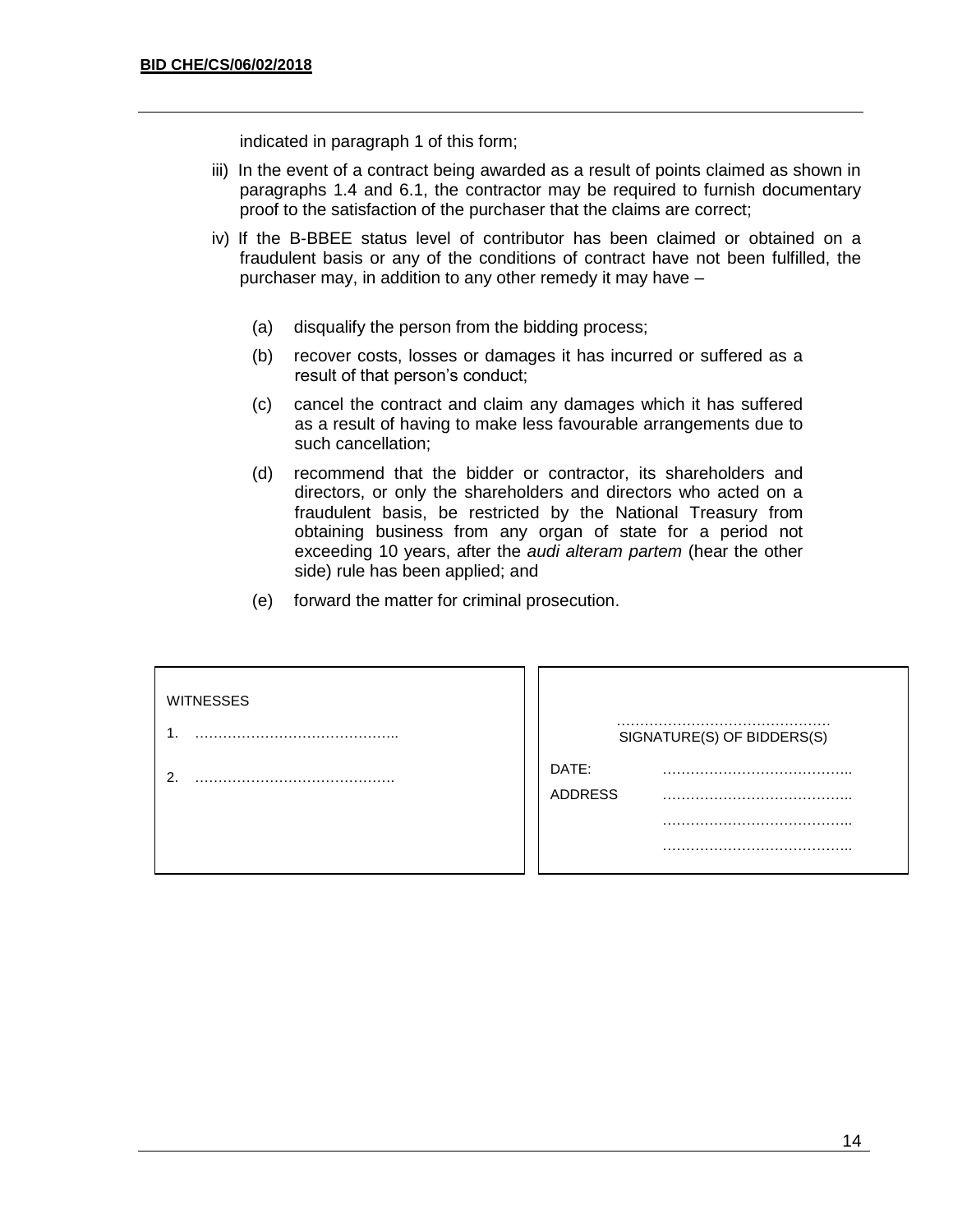### **SBD 6.2**

### **DECLARATION CERTIFICATE FOR LOCAL PRODUCTION AND CONTENT**

This Standard Bidding Document (SBD) must form part of all bids invited. It contains general information and serves as a declaration form for local content (local production and local content are used interchangeably).

Before completing this declaration, bidders must study the General Conditions, Definitions, Directives applicable in respect of Local Content as prescribed in the Preferential Procurement Regulations, 2011 and the South African Bureau of Standards (SABS) approved technical specification number SATS 1286:201x.

- 1. General Conditions
- 1.1. Preferential Procurement Regulations, 2011 (Regulation 9. (1) and 9. (3) make provision for the promotion of local production and content.
- 1.2. Regulation 9.(1) prescribes that in the case of designated sectors, where in the award of bids local production and content is of critical importance, such bids must be advertised with the specific bidding condition that only locally produced goods, services or works or locally manufactured goods, with a stipulated minimum threshold for local production and content will be considered.
- 1.3. Regulation 9.(3) prescribes that where there is no designated sector, a specific bidding condition may be included, that only locally produced services, works or goods or locally manufactured goods with a stipulated minimum threshold for local production and content, will be considered.
- 1.4. Where necessary, for bids referred to in paragraphs 1.2 and 1.3 above, a two stage bidding process may be followed, where the first stage involves a minimum threshold for local production and content and the second stage price and B-BBEE.
- 1.5. A person awarded a contract in relation to a designated sector, may not sub-contract in such a manner that the local production and content of the overall value of the contract is reduced to below the stipulated minimum threshold.
- 1.6. The local content (LC) as a percentage of the bid price must be calculated in accordance with the SABS approved technical specification number SATS 1286: 201x as follows:

$$
LC = 1 - \left(\frac{x}{y}\right) \times 100
$$

**Where** 

- x imported content
- y bid price excluding value added tax (VAT)

Prices referred to in the determination of x must be converted to Rand (ZAR) by using the exchange rate published by South African Reserve Bank (SARB) at 12:00 on the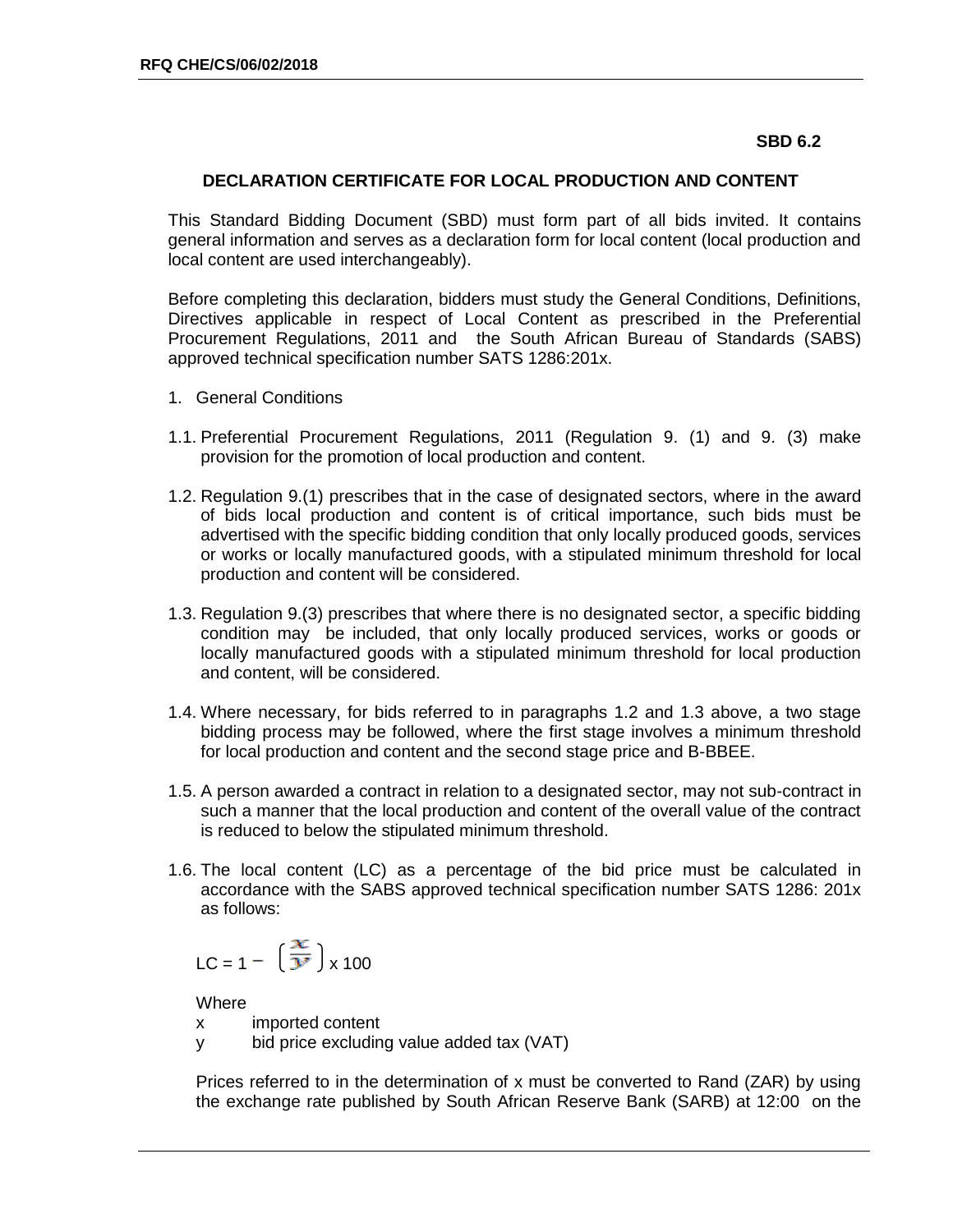date, one week (7 calendar days) prior to the closing date of the bid as indicated in paragraph 4.1 below.

- 1.7. A bid will be disqualified if:
	- the bidder fails to achieve the stipulated minimum threshold for local production and content indicated in paragraph 3 below; and.
	- this declaration certificate is not submitted as part of the bid documentation.
- 2. Definitions
- 2.1. **"bid"** includes advertised competitive bids, written price quotations or proposals;
- 2.2. **"bid price"** price offered by the bidder, excluding value added tax (VAT);
- 2.3. **"contract"** means the agreement that results from the acceptance of a bid by an organ of state;
- 2.4. **"designated sector"** means a sector, sub-sector or industry that has been designated by the Department of Trade and Industry in line with national development and industrial policies for local production, where only locally produced services, works or goods or locally manufactured goods meet the stipulated minimum threshold for local production and content;
- 2.5. **"duly sign"** means a Declaration Certificate for Local Content that has been signed by the Chief Financial Officer or other legally responsible person nominated in writing by the Chief Executive, or senior member / person with management responsibility(close corporation, partnership or individual).
- 2.6. **"imported content"** means that portion of the bid price represented by the cost of components, parts or materials which have been or are still to be imported (whether by the supplier or its subcontractors) and which costs are inclusive of the costs abroad, plus freight and other direct importation costs, such as landing costs, dock duties, import duty, sales duty or other similar tax or duty at the South African port of entry;
- 2.7. **"local content"** means that portion of the bid price which is not included in the imported content, provided that local manufacture does take place;
- 2.8. **"stipulated minimum threshold"** means that portion of local production and content as determined by the Department of Trade and Industry; and
- 2.9. **"sub-contract"** means the primary contractor's assigning, leasing, making out work to, or employing another person to support such primary contractor in the execution of part of a project in terms of the contract.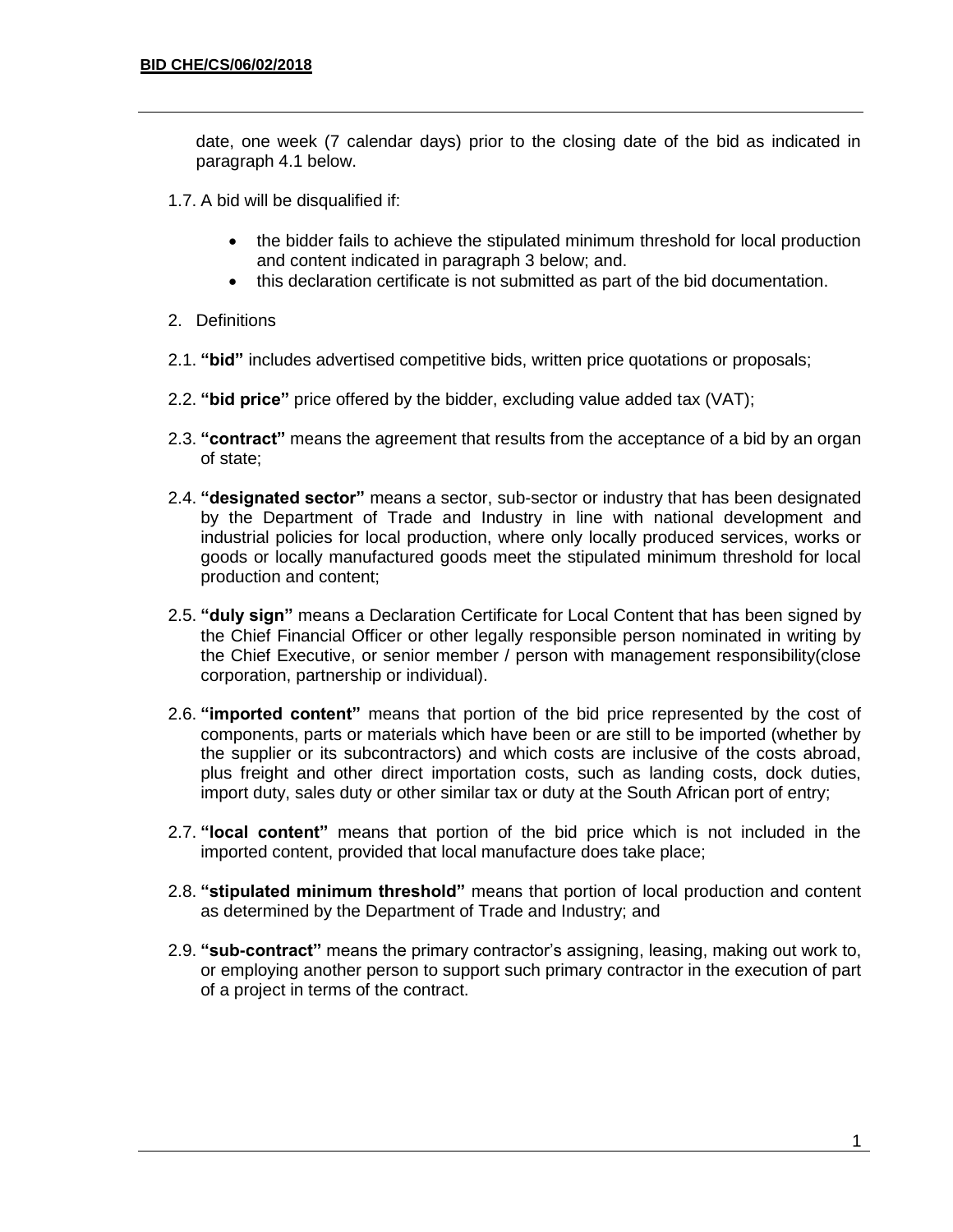**3. The stipulated minimum threshold(s) for local production and content for this bid is/are as follows:**

| Description of services, works or goods | Stipulated minimum threshold |
|-----------------------------------------|------------------------------|
|                                         |                              |
|                                         | %                            |
|                                         | $\%$                         |

- 4. Does any portion of the services, works or goods offered have any imported content? YES / NO
- 4.1 If yes, the rate(s) of exchange to be used in this bid to calculate the local content as prescribed in paragraph 1.6 of the general conditions must be the rate(s) published by SARB for the specific currency at 12:00 on the date, one week (7 calendar days) prior to the closing date of the bid.

The relevant rates of exchange information is accessible on **www.reservebank.co.za.**

Indicate the rate(s) of exchange against the appropriate currency in the table below:

| ∣ Currency     | Rates of exchange |
|----------------|-------------------|
| US Dollar      |                   |
| Pound Sterling |                   |
| Euro           |                   |
| Yen            |                   |
| Other          |                   |

NB: Bidders must submit proof of the SARB rate (s) of exchange used.

**LOCAL CONTENT DECLARATION BY CHIEF FINANCIAL OFFICER OR OTHER LEGALLY RESPONSIBLE PERSON NOMINATED IN WRITING BY THE CHIEF EXECUTIVE OR SENIOR MEMBER/PERSON WITH MANAGEMENT RESPONSIBILITY (CLOSE CORPORATION, PARTNERSHIP OR INDIVIDUAL) IN RESPECT OF BID No.** ................................................................................. **ISSUED BY**: (Procurement Authority / Name of Institution): ......................................................................................................................... NB The obligation to complete, duly sign and submit this declaration cannot be transferred to an external authorized representative, auditor or any other third party acting on behalf of the bidder.

I, the undersigned, …………………………….................................................... (full names),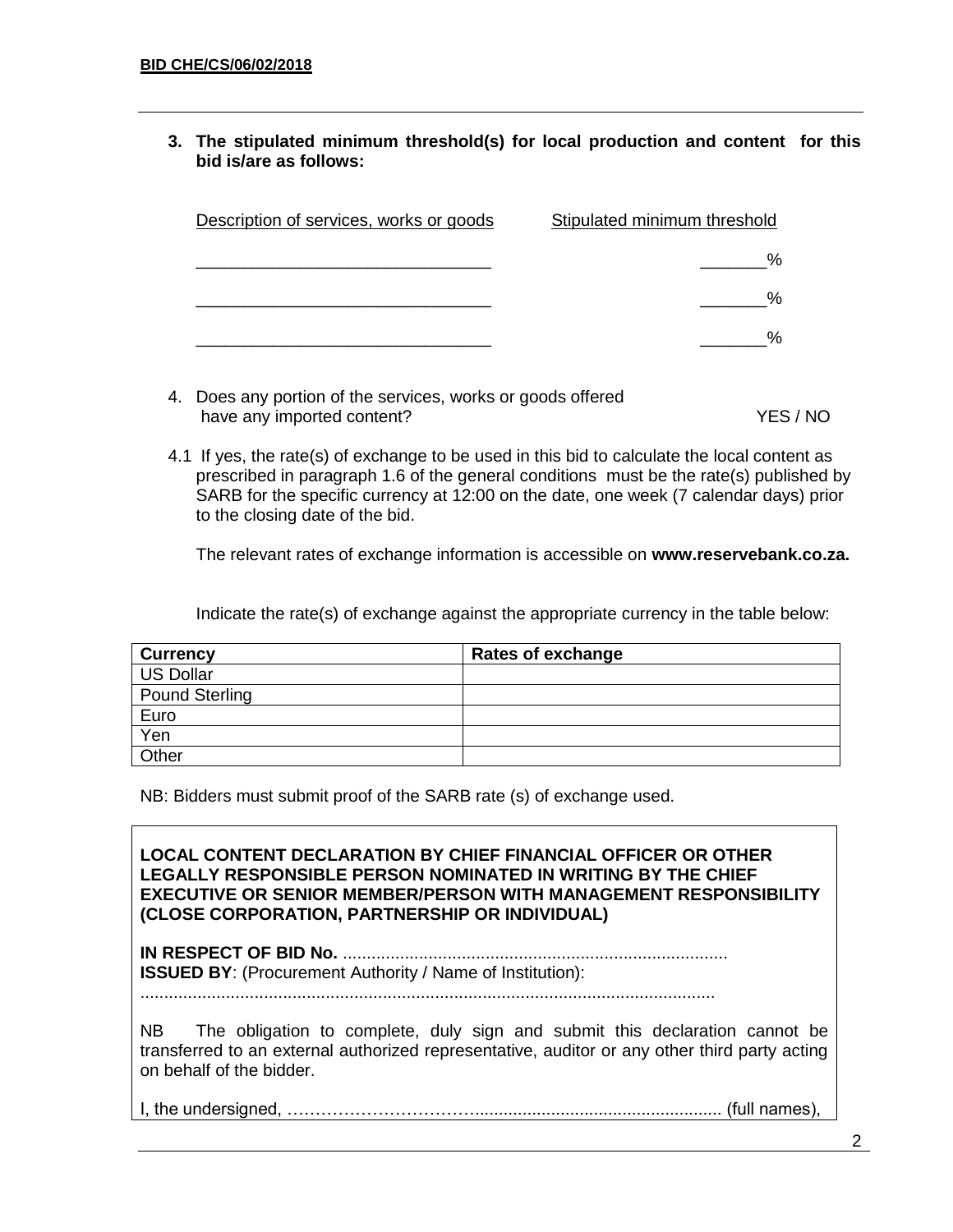| entity), the following:                                                                                                                                                                                                                                                                                                                                                                                                                                                                                                    |                 |  |  |
|----------------------------------------------------------------------------------------------------------------------------------------------------------------------------------------------------------------------------------------------------------------------------------------------------------------------------------------------------------------------------------------------------------------------------------------------------------------------------------------------------------------------------|-----------------|--|--|
| (a) The facts contained herein are within my own personal knowledge.                                                                                                                                                                                                                                                                                                                                                                                                                                                       |                 |  |  |
| (b) I have satisfied myself that the goods/services/works to be delivered in terms of the<br>above-specified bid comply with the minimum local content requirements as specified in<br>the bid, and as measured in terms of SATS 1286.                                                                                                                                                                                                                                                                                     |                 |  |  |
| (c) The local content has been calculated using the formula given in clause 3 of SATS<br>1286, the rates of exchange indicated in paragraph 4.1 above and the following figures:                                                                                                                                                                                                                                                                                                                                           |                 |  |  |
| Bid price, excluding VAT (y)                                                                                                                                                                                                                                                                                                                                                                                                                                                                                               | $R_{\parallel}$ |  |  |
| Imported content (x)                                                                                                                                                                                                                                                                                                                                                                                                                                                                                                       | R               |  |  |
| Stipulated minimum threshold for Local content (paragraph<br>3 above)                                                                                                                                                                                                                                                                                                                                                                                                                                                      |                 |  |  |
| Local content %, as calculated in terms of SATS 1286                                                                                                                                                                                                                                                                                                                                                                                                                                                                       |                 |  |  |
| If the bid is for more than one product, a schedule of the local content by product shall be<br>attached.                                                                                                                                                                                                                                                                                                                                                                                                                  |                 |  |  |
| (d) I accept that the Procurement Authority / Institution has the right to request that the<br>local content be verified in terms of the requirements of SATS 1286.                                                                                                                                                                                                                                                                                                                                                        |                 |  |  |
| (e) I understand that the awarding of the bid is dependent on the accuracy of the<br>information furnished in this application. I also understand that the submission of incorrect<br>data, or data that are not verifiable as described in SATS 1286, may result in the<br>Procurement Authority / Institution imposing any or all of the remedies as provided for in<br>Regulation 13 of the Preferential Procurement Regulations, 2011 promulgated under the<br>Policy Framework Act (PPPFA), 2000 (Act No. 5 of 2000). |                 |  |  |
| DATE: ___________<br><b>SIGNATURE:</b>                                                                                                                                                                                                                                                                                                                                                                                                                                                                                     |                 |  |  |
| DATE: the contract of the contract of the contract of the contract of the contract of the contract of the contract of the contract of the contract of the contract of the contract of the contract of the contract of the cont<br>WITNESS No. 1 And the United States of the United States of the United States of the United States of the United States of the United States of the United States of the United States of the United States of the United Stat                                                           |                 |  |  |
| DATE: the contract of the contract of the contract of the contract of the contract of the contract of the contract of the contract of the contract of the contract of the contract of the contract of the contract of the cont<br>WITNESS No. 2 and 2 and 2 and 2 and 2 and 2 and 2 and 2 and 2 and 2 and 2 and 2 and 2 and 2 and 2 and 2 and 2 and 2 and 2 and 2 and 2 and 2 and 2 and 2 and 2 and 2 and 2 and 2 and 2 and 2 and 2 and 2 and 2 and 2 and 2 and                                                            |                 |  |  |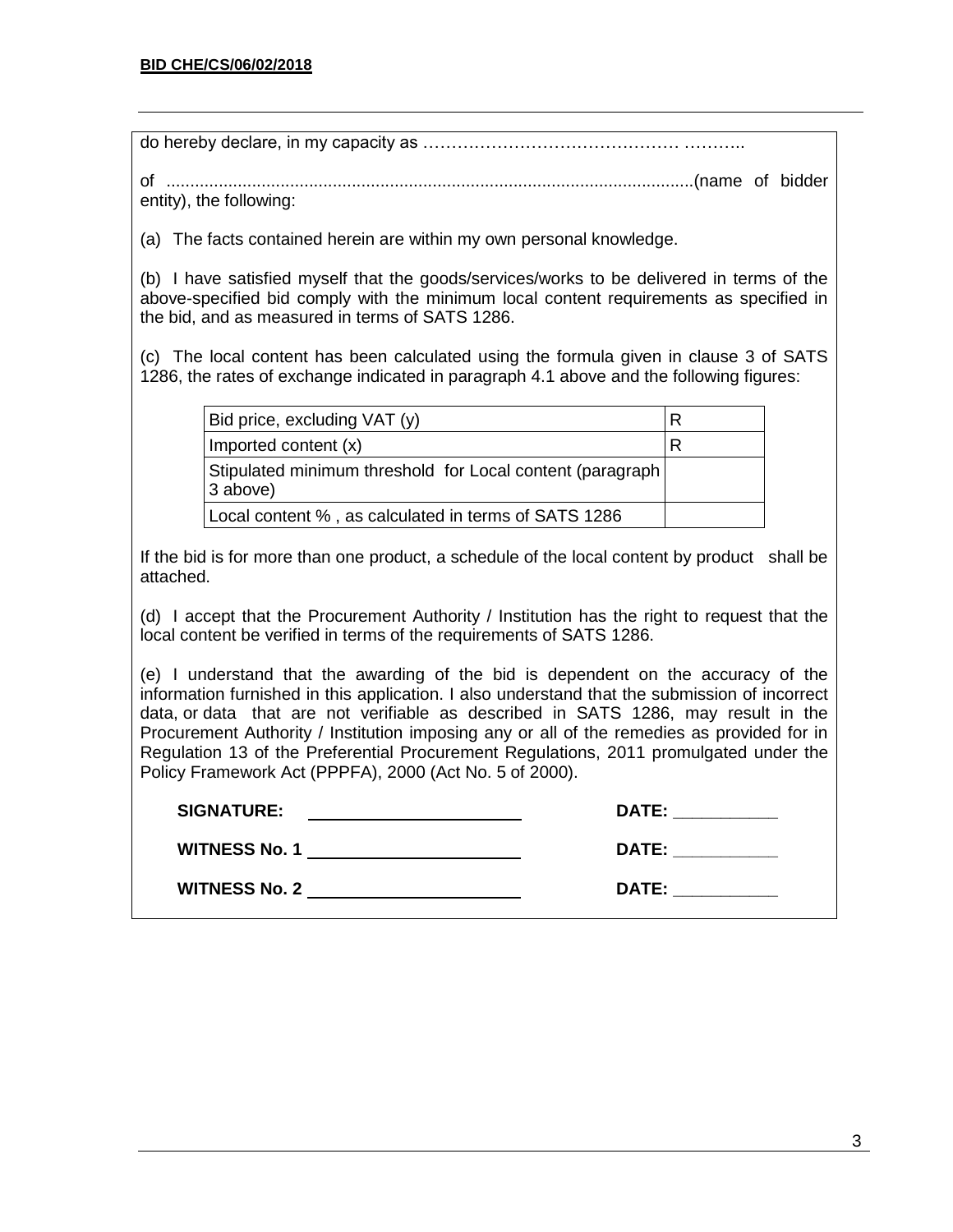#### **SBD 7.2**

### **CONTRACT FORM - RENDERING OF SERVICES**

#### **THIS FORM MUST BE FILLED IN DUPLICATE BY BOTH THE SERVICE PROVIDER (PART 1) AND THE PURCHASER (PART 2). BOTH FORMS MUST BE SIGNED IN THE ORIGINAL SO THAT THE SERVICE PROVIDER AND THE PURCHASER WOULD BE IN POSSESSION OF ORIGINALLY SIGNED CONTRACTS FOR THEIR RESPECTIVE RECORDS.**

#### **PART 1 (TO BE FILLED IN BY THE SERVICE PROVIDER)**

- 1. I hereby undertake to render services described in the attached bidding documents to (name of the institution)……………………………………. in accordance with the requirements and task directives / proposals specifications stipulated in Bid Number………….……….. at the price/s quoted. My offer/s remain binding upon me and open for acceptance by the Purchaser during the validity period indicated and calculated from the closing date of the bid .
- 2. The following documents shall be deemed to form and be read and construed as part of this agreement:
	- (i) Bidding documents, *viz*
		- *-* Invitation to bid;
		- *-* Tax clearance certificate;
		- Pricing schedule(s);
		- Filled in task directive/proposal;
		- *-* Preference claims for Broad Based Black Economic Empowerment Status Level of Contribution in terms of the Preferential Procurement Regulations 2011;
		- *-* Declaration of interest;
		- *-* Declaration of bidder's past SCM practices;
		- *-* Certificate of Independent Bid Determination;
		- **Special Conditions of Contract;**
	- (ii) General Conditions of Contract; and
	- (iii) Other (specify)
- 3. I confirm that I have satisfied myself as to the correctness and validity of my bid; that the price(s) and rate(s) quoted cover all the services specified in the bidding documents; that the price(s) and rate(s) cover all my obligations and I accept that any mistakes regarding price(s) and rate(s) and calculations will be at my own risk.
- 4. I accept full responsibility for the proper execution and fulfilment of all obligations and conditions devolving on me under this agreement as the principal liable for the due fulfilment of this contract.
- 5. I declare that I have no participation in any collusive practices with any bidder or any other person regarding this or any other bid.
- 6. I confirm that I am duly authorised to sign this contract.

| <b>NAME (PRINT)</b> |   |                  |
|---------------------|---|------------------|
|                     |   | <b>WITNESSES</b> |
| <b>CAPACITY</b>     | . |                  |
| <b>SIGNATURE</b>    |   |                  |
| <b>NAME OF FIRM</b> |   | ◠                |
| <b>DATE</b>         | . |                  |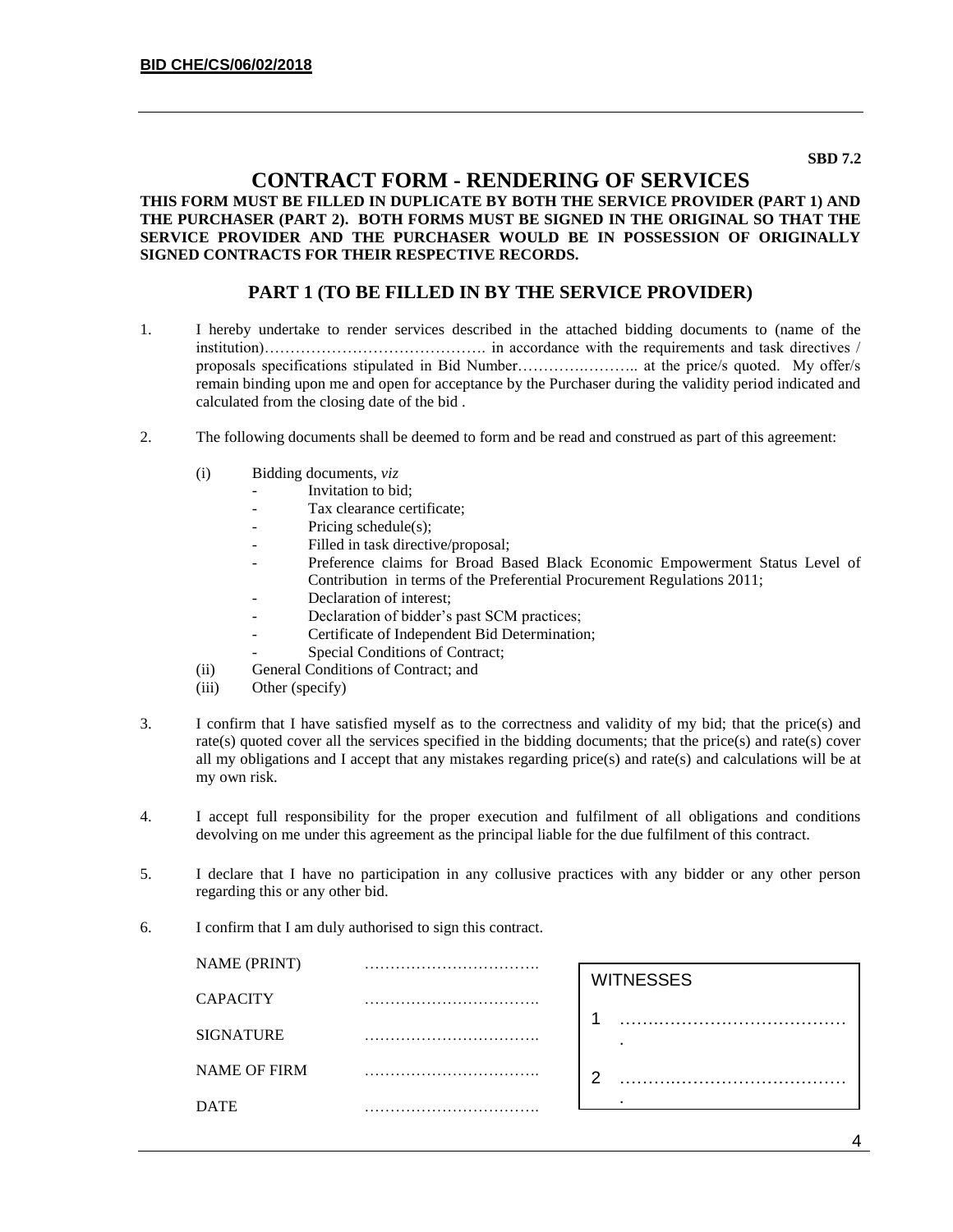#### **SBD 8**

### **DECLARATION OF BIDDER'S PAST SUPPLY CHAIN MANAGEMENT PRACTICES**

- 1 This Standard Bidding Document must form part of all bids invited.
- 2 It serves as a declaration to be used by institutions in ensuring that when goods and services are being procured, all reasonable steps are taken to combat the abuse of the supply chain management system.
- 3 The bid of any bidder may be disregarded if that bidder, or any of its directors have
	- a. abused the institution's supply chain management system;
	- b. committed fraud or any other improper conduct in relation to such system; or
	- c. failed to perform on any previous contract.
- **4 In order to give effect to the above, the following questionnaire must be completed and submitted with the bid.**

| Item  | Question                                                                                                                                                                                                                                                                                                                                                                                                                                                                                                                                                                                                                                                | Yes        | <b>No</b> |
|-------|---------------------------------------------------------------------------------------------------------------------------------------------------------------------------------------------------------------------------------------------------------------------------------------------------------------------------------------------------------------------------------------------------------------------------------------------------------------------------------------------------------------------------------------------------------------------------------------------------------------------------------------------------------|------------|-----------|
| 4.1   | Is the bidder or any of its directors listed on the National Treasury's<br>Database of Restricted Suppliers as companies or persons prohibited<br>from doing business with the public sector?<br>(Companies or persons who are listed on this Database were<br>informed in writing of this restriction by the Accounting<br>Officer/Authority of the institution that imposed the restriction<br>after the <i>audi alteram partem</i> rule was applied).<br>The Database of Restricted Suppliers now resides on the National<br>Treasury's website (www.treasury.gov.za) and can be accessed by<br>clicking on its link at the bottom of the home page. | <b>Yes</b> | No        |
|       |                                                                                                                                                                                                                                                                                                                                                                                                                                                                                                                                                                                                                                                         |            |           |
| 4.1.1 | If so, furnish particulars:                                                                                                                                                                                                                                                                                                                                                                                                                                                                                                                                                                                                                             |            |           |
| 4.2   | Is the bidder or any of its directors listed on the Register for Tender<br>Defaulters in terms of section 29 of the Prevention and Combating of<br>Corrupt Activities Act (No 12 of 2004)?<br>The Register for Tender Defaulters can be accessed on the<br>National Treasury's website (www.treasury.gov.za) by clicking on<br>its link at the bottom of the home page.                                                                                                                                                                                                                                                                                 | Yes.       | No.       |
| 4.2.1 | If so, furnish particulars:                                                                                                                                                                                                                                                                                                                                                                                                                                                                                                                                                                                                                             |            |           |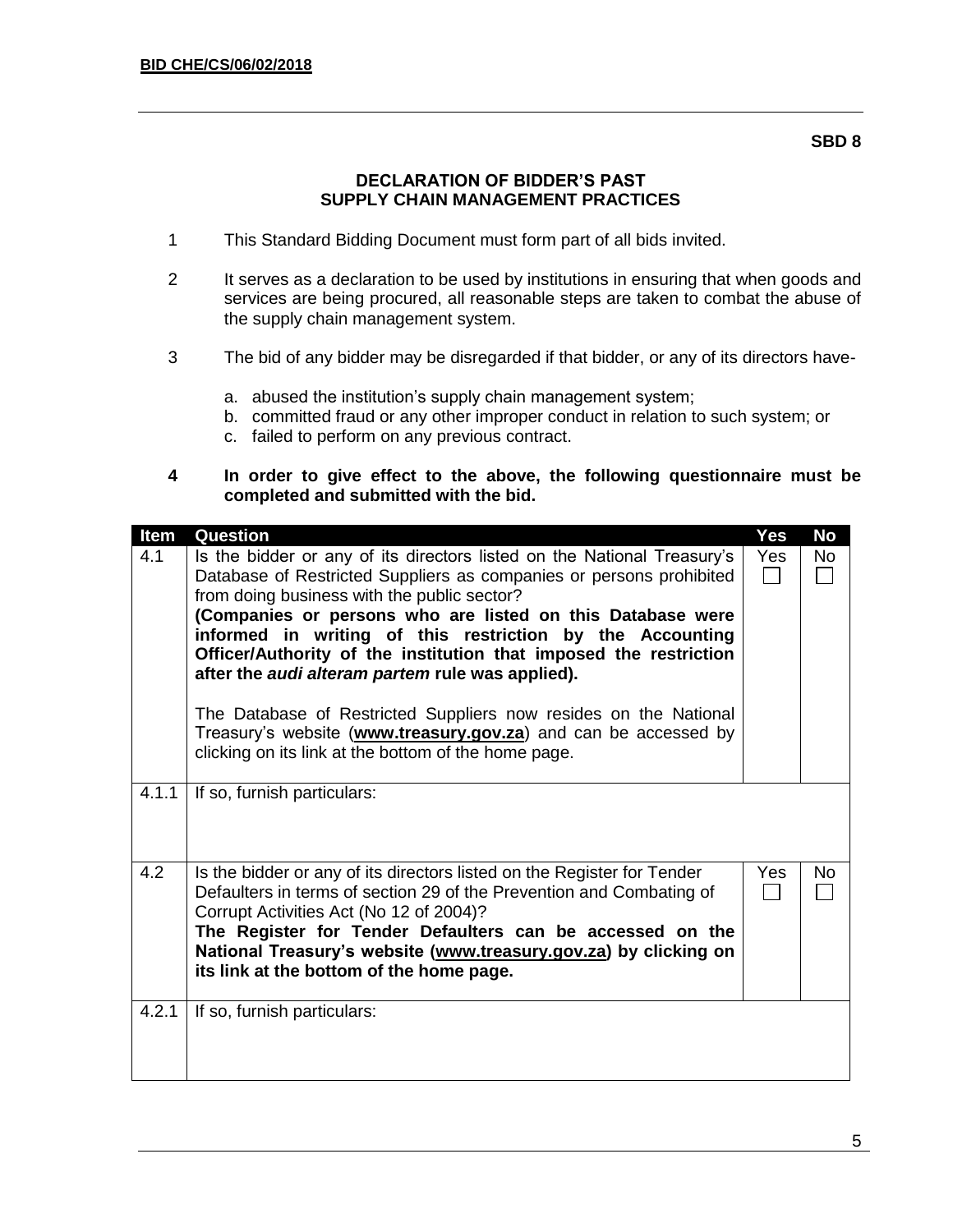| 4.3   | Was the bidder or any of its directors convicted by a court of law<br>(including a court outside of the Republic of South Africa) for fraud or<br>corruption during the past five years? | Yes | No  |
|-------|------------------------------------------------------------------------------------------------------------------------------------------------------------------------------------------|-----|-----|
| 4.3.1 | If so, furnish particulars:                                                                                                                                                              |     |     |
| 4.4   | Was any contract between the bidder and any organ of state<br>terminated during the past five years on account of failure to perform<br>on or comply with the contract?                  | Yes | No. |
| 4.4.1 | If so, furnish particulars:                                                                                                                                                              |     |     |

## **CERTIFICATION**

**I, THE UNDERSIGNED (FULL NAME)……………………………………………………………… CERTIFY THAT THE INFORMATION FURNISHED ON THIS DECLARATION FORM IS TRUE AND CORRECT.**

**I ACCEPT THAT, IN ADDITION TO CANCELLATION OF A CONTRACT, ACTION MAY BE TAKEN AGAINST ME SHOULD THIS DECLARATION PROVE TO BE FALSE.**

**Signature Date** 

**………………………………………... ………………….……………………..**

**………………………………………. ………………….…………………….. Position Name of Bidder**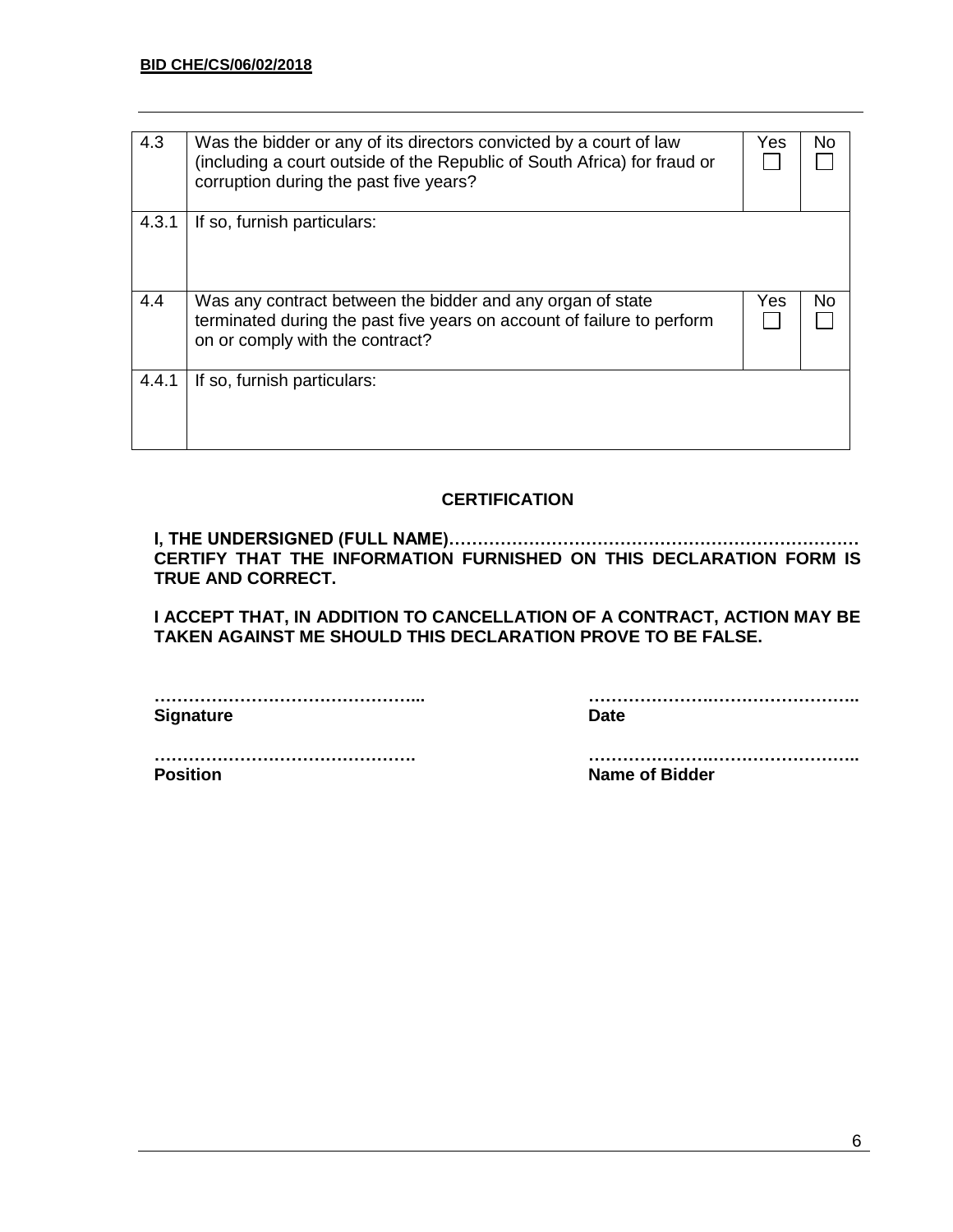- 1 This Standard Bidding Document (SBD) must form part of all bids<sup>1</sup> invited.
- 2 Section 4 (1) (b) (iii) of the Competition Act No. 89 of 1998, as amended, prohibits an agreement between, or concerted practice by, firms, or a decision by an association of firms, if it is between parties in a horizontal relationship and if it involves collusive bidding (or bid rigging).² Collusive bidding is a *per se* prohibition meaning that it cannot be justified under any grounds.
- 3 Treasury Regulation 16A9 prescribes that accounting officers and accounting authorities must take all reasonable steps to prevent abuse of the supply chain management system and authorizes accounting officers and accounting authorities to:
	- a. disregard the bid of any bidder if that bidder, or any of its directors have abused the institution's supply chain management system and or committed fraud or any other improper conduct in relation to such system.
	- b. cancel a contract awarded to a supplier of goods and services if the supplier committed any corrupt or fraudulent act during the bidding process or the execution of that contract.
- 4 This SBD serves as a certificate of declaration that would be used by institutions to ensure that, when bids are considered, reasonable steps are taken to prevent any form of bid-rigging.
- 5 In order to give effect to the above, the attached Certificate of Bid Determination (SBD 9) must be completed and submitted with the bid:

**¹ Includes price quotations, advertised competitive bids, limited bids and proposals.**

**² Bid rigging (or collusive bidding) occurs when businesses, that would otherwise be expected to compete, secretly conspire to raise prices or lower the quality of goods and / or services for purchasers who wish to acquire goods and / or services through a bidding process. Bid rigging is, therefore, an agreement between competitors not to compete.**

**SBD 9**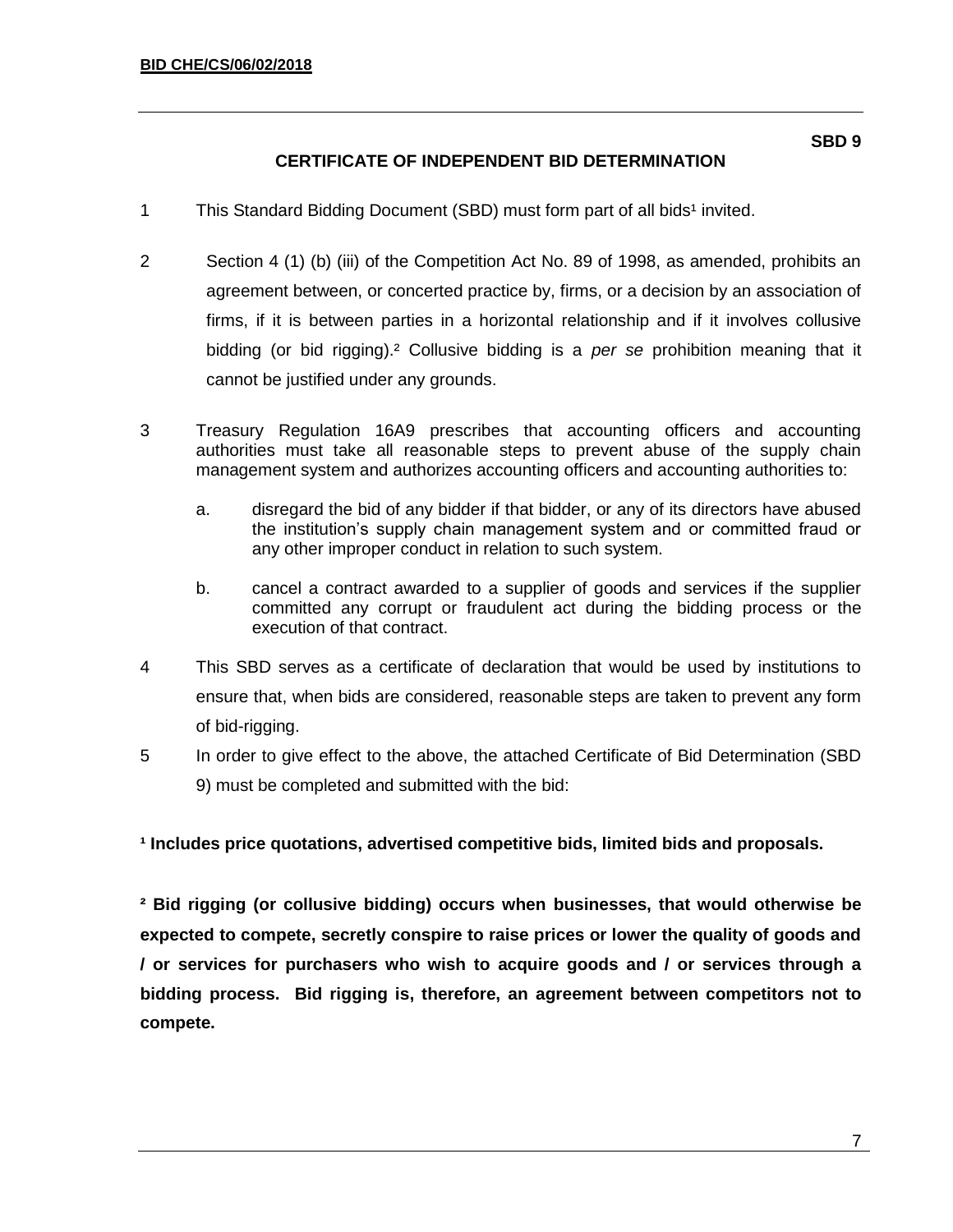## **CERTIFICATE OF INDEPENDENT BID DETERMINATION**

I, the undersigned, in submitting the accompanying bid:

(Bid Number and Description)

\_\_\_\_\_\_\_\_\_\_\_\_\_\_\_\_\_\_\_\_\_\_\_\_\_\_\_\_\_\_\_\_\_\_\_\_\_\_\_\_\_\_\_\_\_\_\_\_\_\_\_\_\_\_\_\_\_\_\_\_\_\_\_\_\_\_\_\_\_\_\_\_

in response to the invitation for the bid made by:

\_\_\_\_\_\_\_\_\_\_\_\_\_\_\_\_\_\_\_\_\_\_\_\_\_\_\_\_\_\_\_\_\_\_\_\_\_\_\_\_\_\_\_\_\_\_\_\_\_\_\_\_\_\_\_\_\_\_\_\_\_\_\_\_\_\_\_\_\_\_\_\_\_\_\_ (Name of Institution)

do hereby make the following statements that I certify to be true and complete in every respect:

I certify, on behalf of: \_\_\_\_\_\_\_\_\_\_\_\_\_\_\_\_\_\_\_\_\_\_\_\_\_\_\_\_\_\_\_\_\_\_\_\_\_\_\_\_\_\_\_\_\_\_\_\_\_\_\_\_\_\_\_that:

(Name of Bidder)

- 1. I have read and I understand the contents of this Certificate;
- 2. I understand that the accompanying bid will be disqualified if this Certificate is found not to be true and complete in every respect;
- 3. I am authorized by the bidder to sign this Certificate, and to submit the accompanying bid, on behalf of the bidder;
- 4. Each person whose signature appears on the accompanying bid has been authorized by the bidder to determine the terms of, and to sign the bid, on behalf of the bidder;
- 5. For the purposes of this Certificate and the accompanying bid, I understand that the word "competitor" shall include any individual or organization, other than the bidder, whether or not affiliated with the bidder, who:
	- (a) has been requested to submit a bid in response to this bid invitation;
	- (b) could potentially submit a bid in response to this bid invitation, based on their qualifications, abilities or experience; and
	- (c) provides the same goods and services as the bidder and/or is in the same line of business as the bidder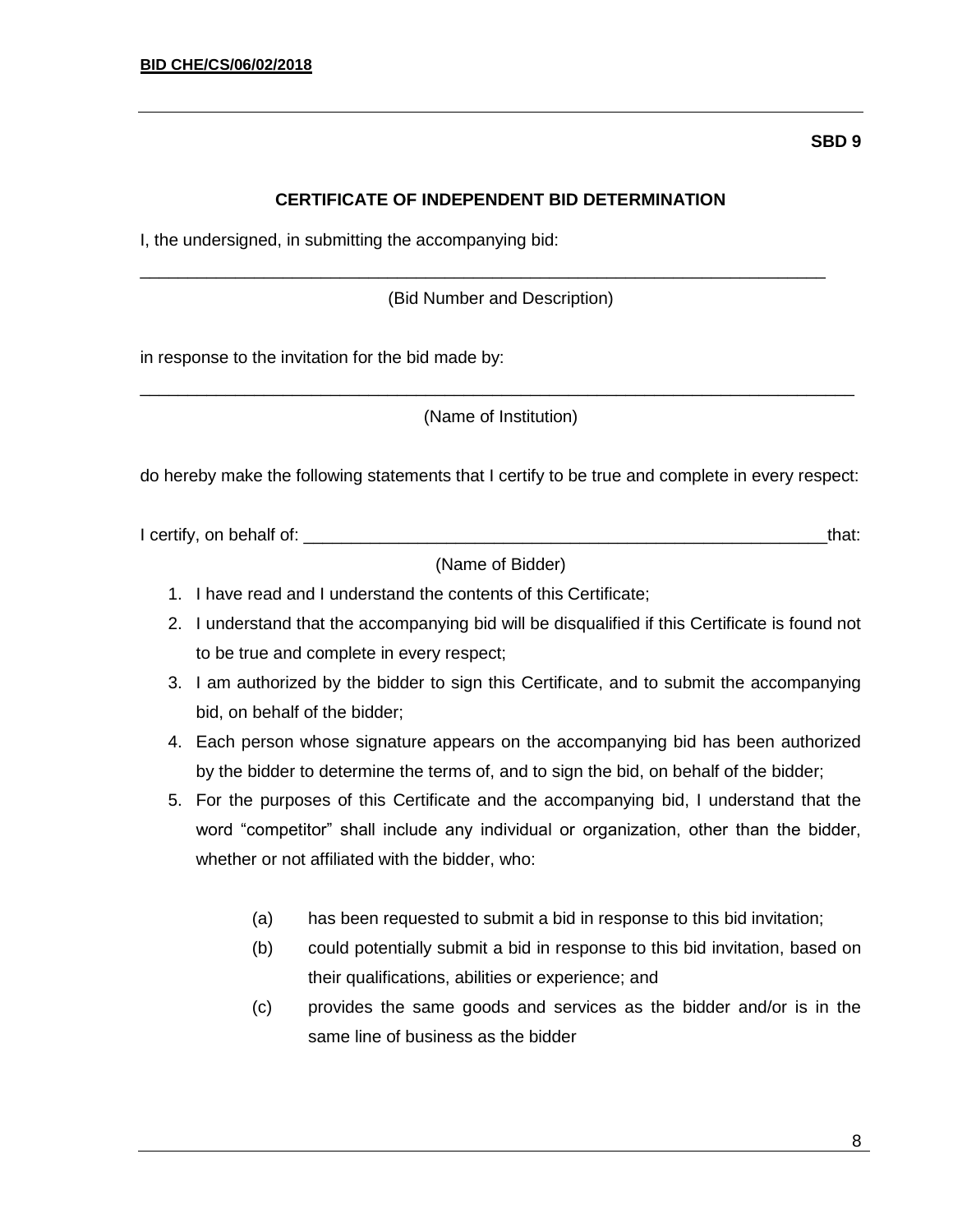### **SBD 9**

- 6. The bidder has arrived at the accompanying bid independently from, and without consultation, communication, agreement or arrangement with any competitor. However communication between partners in a joint venture or consortium<sup>3</sup> will not be construed as collusive bidding.
- 7. In particular, without limiting the generality of paragraphs 6 above, there has been no consultation, communication, agreement or arrangement with any competitor regarding:
	- (a) prices;
	- (b) geographical area where product or service will be rendered (market allocation)
	- (c) methods, factors or formulas used to calculate prices;
	- (d) the intention or decision to submit or not to submit, a bid;
	- (e) the submission of a bid which does not meet the specifications and conditions of the bid; or
	- (f) bidding with the intention not to win the bid.
- 8. In addition, there have been no consultations, communications, agreements or arrangements with any competitor regarding the quality, quantity, specifications and conditions or delivery particulars of the products or services to which this bid invitation relates.
- 9. The terms of the accompanying bid have not been, and will not be, disclosed by the bidder, directly or indirectly, to any competitor, prior to the date and time of the official bid opening or of the awarding of the contract.

**³ Joint venture or Consortium means an association of persons for the purpose of combining their expertise, property, capital, efforts, skill and knowledge in an activity for the execution of a contract.**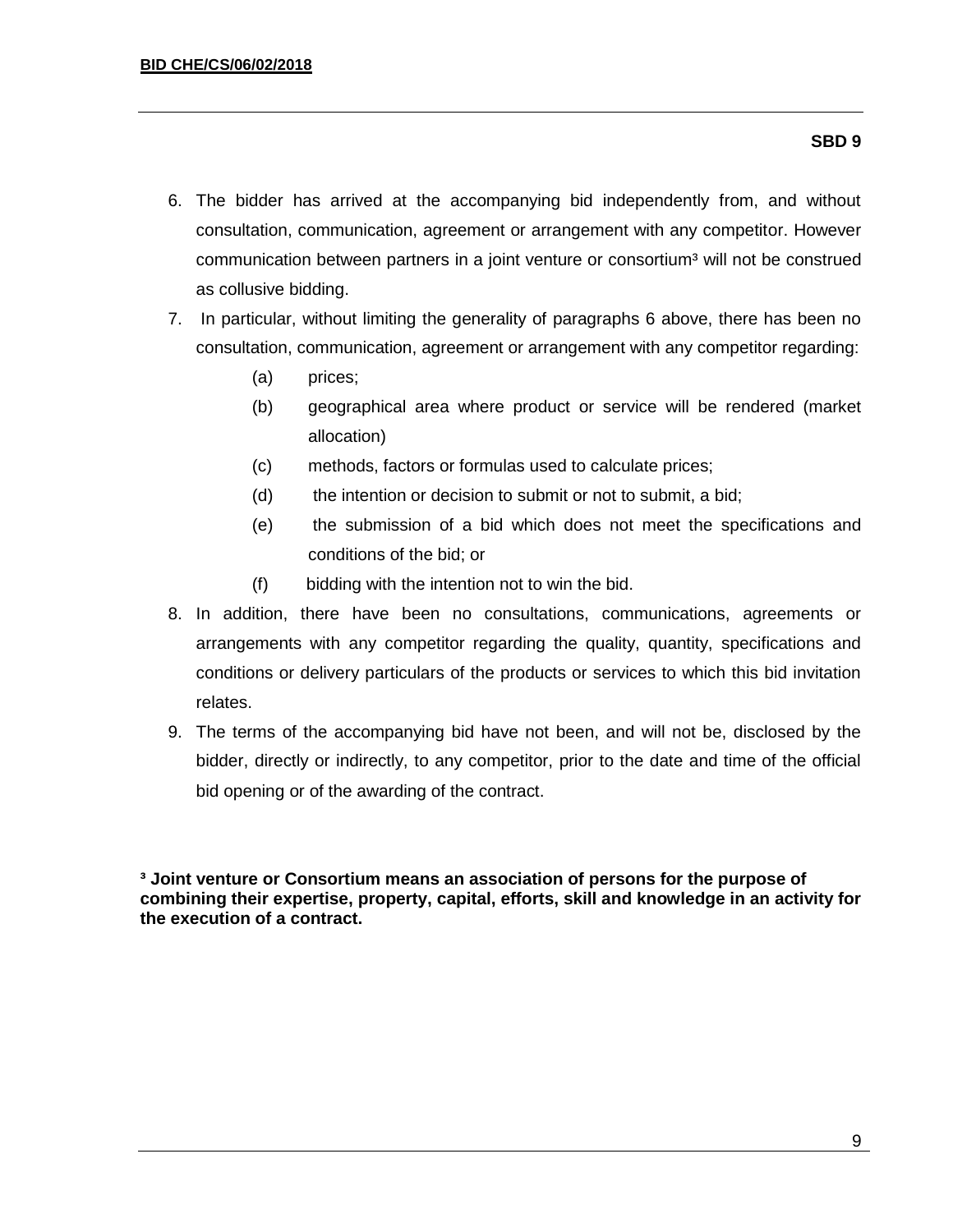### **SBD 9**

10. I am aware that, in addition and without prejudice to any other remedy provided to combat any restrictive practices related to bids and contracts, bids that are suspicious will be reported to the Competition Commission for investigation and possible imposition of administrative penalties in terms of section 59 of the Competition Act No 89 of 1998 and or may be reported to the National Prosecuting Authority (NPA) for criminal investigation and or may be restricted from conducting business with the public sector for a period not exceeding ten (10) years in terms of the Prevention and Combating of Corrupt Activities Act No 12 of 2004 or any other applicable legislation.

| Signature | Date           |
|-----------|----------------|
|           |                |
| Position  | Name of Bidder |